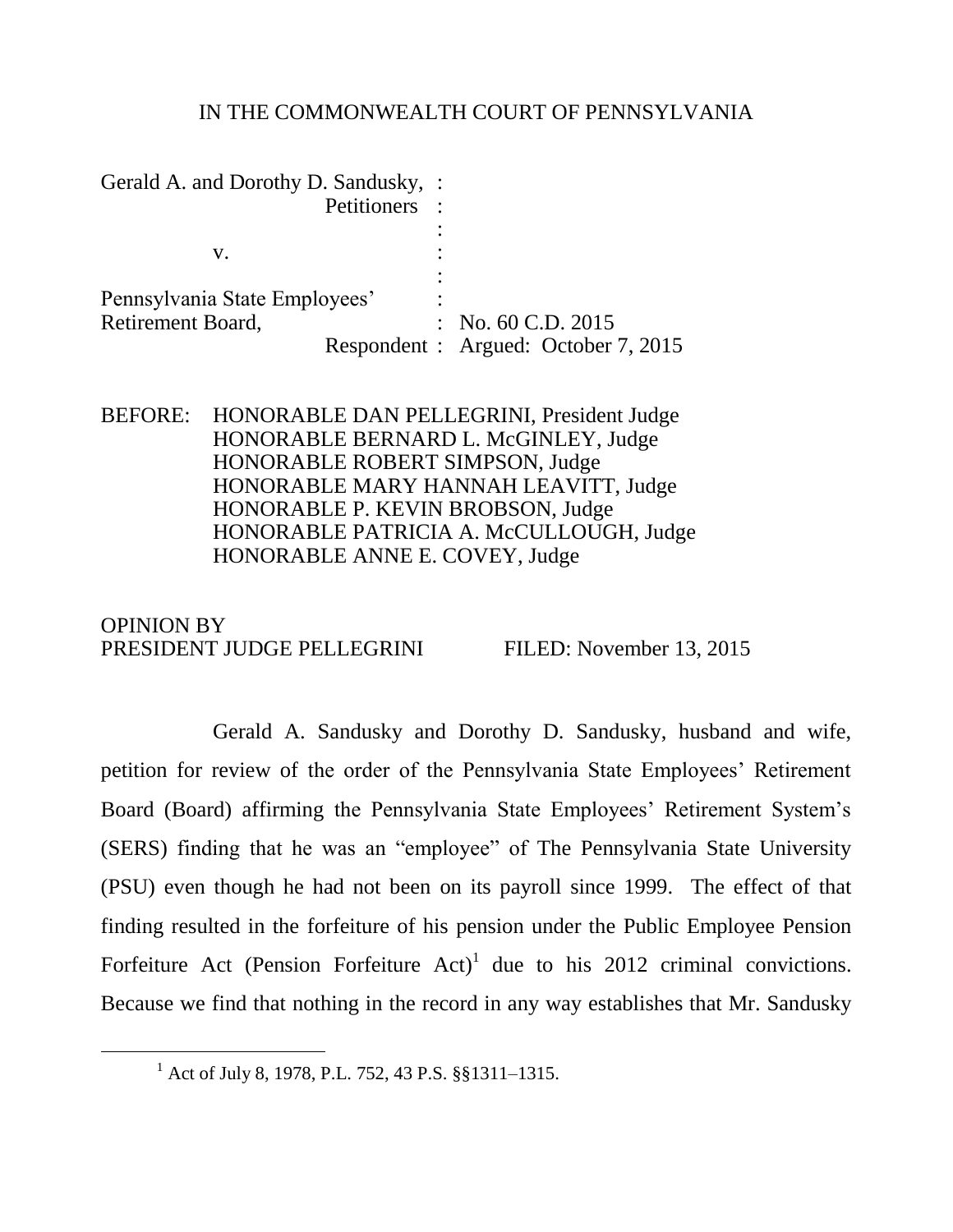was a PSU employee when the underlying criminal acts were committed, we reverse the Board's decision.

## **I.**

Pursuant to Mr. Sandusky's employment contract with PSU, he began working as a football coach and an instructor in intercollegiate athletics for PSU effective March 15, 1969, at which time he elected to become a member of SERS and designated Mrs. Sandusky as his survivor annuitant at the time of his retirement.<sup>2</sup> He was promoted to an assistant professor on July 1, 1975, and became a tenured professor on July 1, 1980.

As per a "Retirement Perquisites" Agreement Mr. Sandusky entered into with PSU, his employment as a football coach terminated after the 1999 football season, at which time his SERS account was credited with 30.3533 years of service. Mr. Sandusky elected to withdraw his accumulated deductions and to receive a monthly annuity providing his designated survivor annuitant, Mrs. Sandusky, a fifty percent (50%) survivor annuity benefit. Immediately after his retirement as a football coach, PSU rehired Mr. Sandusky on a ninety-five (95) day emergency basis to continue coaching the football team through the end of the 1999 season pursuant to 71 Pa. C.S.  $\S 5706$  (a.1).<sup>3</sup>

<sup>2</sup> Mrs. Sandusky's potential SERS benefits are derived entirely from Mr. Sandusky's pension benefits in that she will receive a fifty percent (50%) survivor annuity if she survives him. She does not, however, have an independent relationship with SERS.

<sup>&</sup>lt;sup>3</sup> Regarding the return to State service during an emergency:

When, in the judgment of the employer, an emergency creates an increase in the work load such that there is serious impairment of **(Footnote continued on next page…)**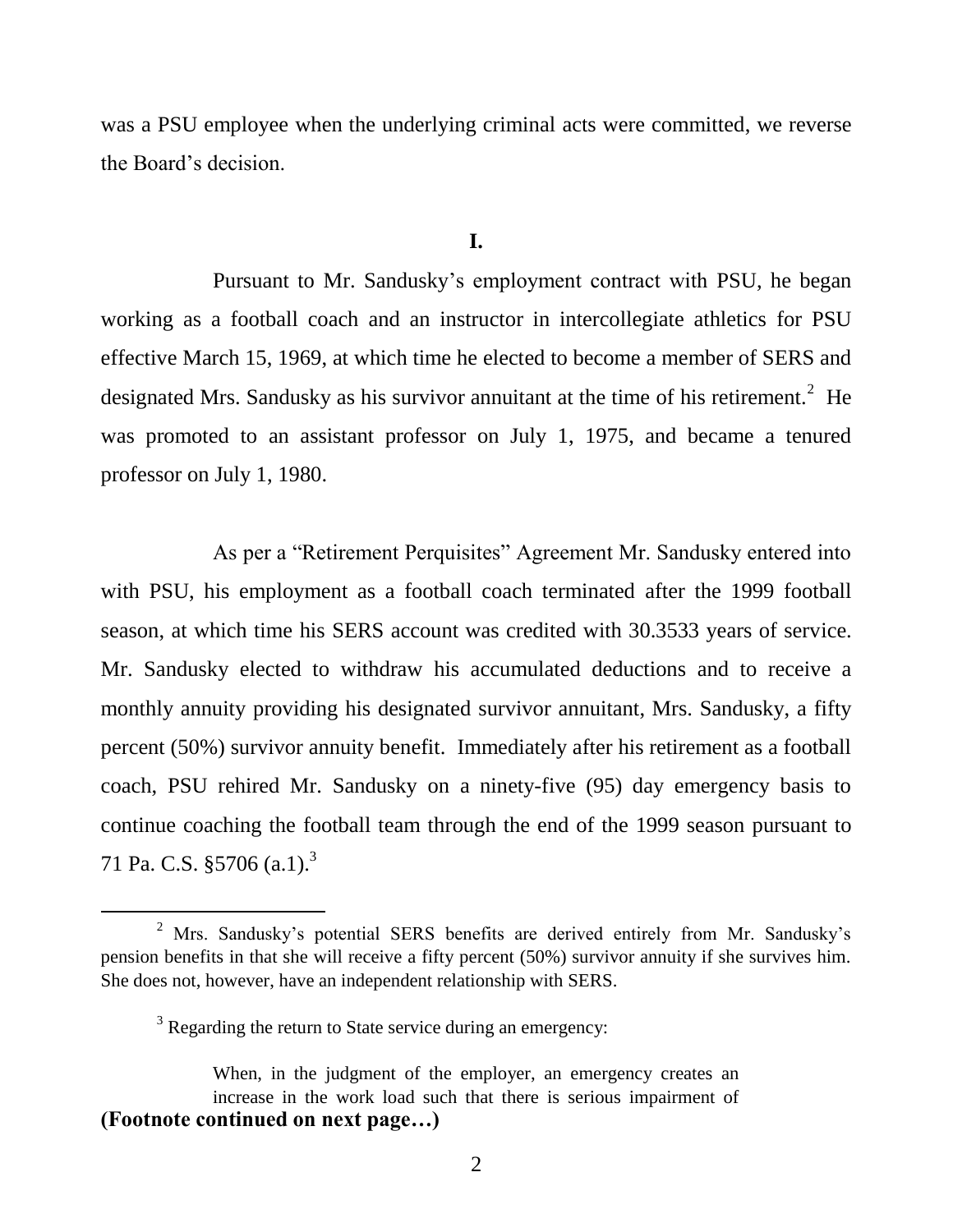In accordance with the Retirement Perquisites Agreement, PSU provided Mr. Sandusky a lump-sum payment of \$168,000.00, complimentary season tickets to PSU football and basketball games, free access to PSU fitness and training facilities, a PSU office and phone in the East Area locker room complex, and agreed to continue to "work collaboratively" with Mr. Sandusky regarding The Second Mile<sup>4</sup> after his retirement. (Reproduced Record [R.R] at  $385a-386a$ .)

Subsequently, on October 9, 2012, Mr. Sandusky was convicted in the Court of Common Pleas of Centre County for indecent assault pursuant to 18 Pa. C.S.  $§3126(a)(8)^5$  and for involuntary deviate sexual intercourse pursuant to 18 Pa. C.S.

**(continued…)**

 $\overline{a}$ 

service to the public, an annuitant may be returned to State service for a period not to exceed 95 days in any calendar year without loss of his annuity. In computing the number of days an annuitant has returned to State service, any amount of time less than one-half of a day shall be counted as one-half of a day. For agencies, boards and commissions under the Governor's jurisdiction, the approval of the Governor that an emergency exists shall be required before an annuitant may be returned to State service.

71 Pa. C.S. §5706 (a.1).

<sup>4</sup> The Second Mile is "a Pennsylvania non-profit organization founded in 1977 by [Mr. Sandusky] when he was the Defensive Coordinator of the PSU football team. The Second Mile began as a group foster home, but, over the course of almost 35 years, evolved into a statewide charity dedicated to the welfare of children." (Stipulation of Undisputed Facts ¶16.)

 $5$  Section 3126(a)(8) of the Crimes Code states:

A person is guilty of indecent assault if the person has indecent contact with the complainant, causes the complainant to have indecent contact with the person or intentionally causes the complainant to come into contact with seminal fluid, urine or feces for the purpose of arousing sexual desire in the person or the complainant and:

## **(Footnote continued on next page…)**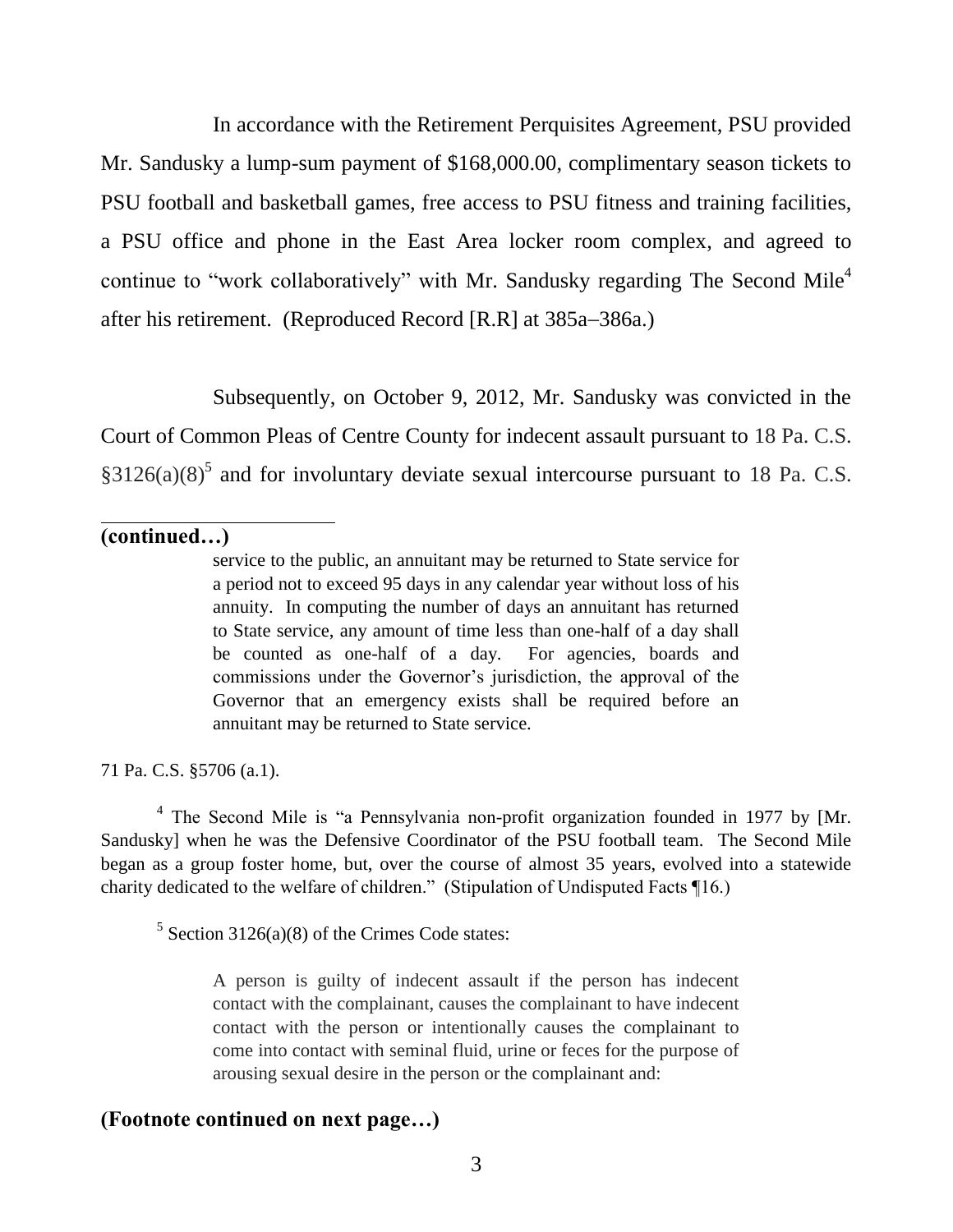$\S 3123(a)(7)^6$  for acts he committed between July 2005 and December 2008. Following his convictions, he and his wife received separate letters from SERS indicating that Mr. Sandusky's entire retirement benefit and Mrs. Sandusky's derivative benefit were forfeited as of October 9, 2012, as per Section 3(a) of the Pension Forfeiture Act.<sup>7</sup> Specifically, the letter advised that because Mr. Sandusky was "an actual or *de facto* employee of the Pennsylvania State University (PSU) from July 1, 1999, through at least December 31, 2008," including the time at which the acts underlying his convictions occurred, and because his public employment placed him in a position to commit those acts which are enumerated as "crimes related to

# **(continued…)**

 $\overline{a}$ 

\* \* \*

(8) the complainant is less than 16 years of age and the person is four or more years older than the complainant and the complainant and the person are not married to each other.

### 18 Pa. C.S. §3126(a)(8).

 $6$  Section 3123(a)(7) of the Crimes Code provides that "[a] person commits a felony of the first degree when the person engages in deviate sexual intercourse with a complainant… (7) who is less than 16 years of age and the person is four or more years older than the complainant and the complainant and person are not married to each other." 18 Pa. C.S. §3123(a)(7).

<sup>7</sup> Section 3(a) of the Pension Forfeiture Act states:

Notwithstanding any other provision of law, no public official or public employee nor any beneficiary designated by such public official or public employee shall be entitled to receive any retirement or other benefit or payment of any kind except a return of the contribution paid into any pension fund without interest, if such public official or public employee is convicted or pleads guilty or no defense to any crime related to public office or public employment.

43 P.S. §1313(a).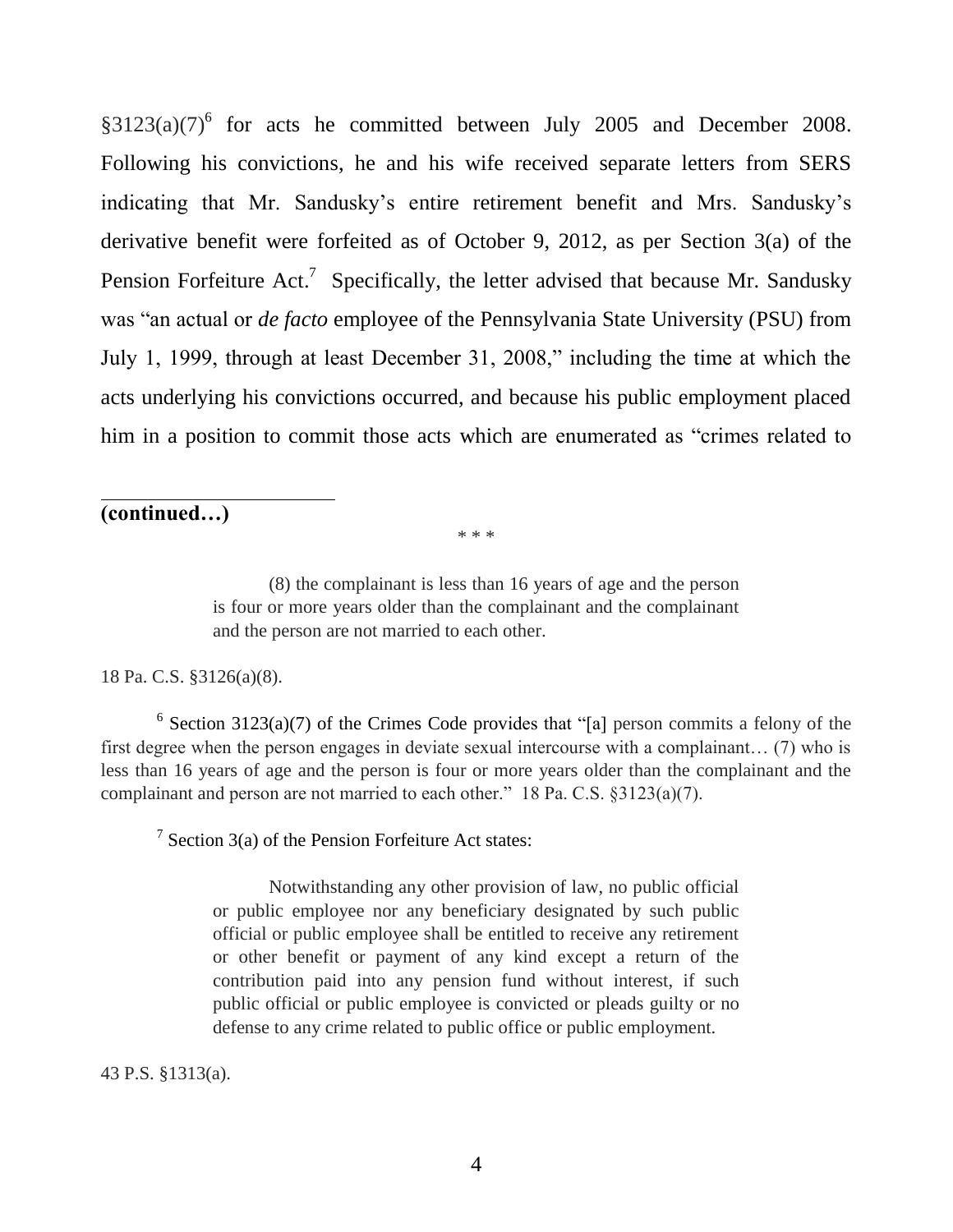public office or public employment," his pension was subject to forfeiture. (R.R. at 3a.)

The Pension Forfeiture Act was enacted on July 8, 1978, and provides for the forfeiture of the pensions of "public employees"<sup>8</sup> and their beneficiaries upon conviction of "any crime related to public office or public employment." Section 3(a) of the Pension Forfeiture Act, 43 P.S. §1313(a). As initially enacted, the disqualifying crimes consisted of a variety of criminal offenses under Title 18 of the Crimes Code but did not include sexual offenses against children. *See* Section 2 of the Pension Forfeiture Act, 43 P.S. §1312, *as amended* by the Act of July 15, 2004, P.L. 733. However, effective September 13, 2004, Section 2 of the Pension Forfeiture Act redefined the crimes covered to include "any of the criminal offenses

43 P.S. §1312.

<sup>&</sup>lt;sup>8</sup> Section 2 of the Pension Forfeiture Act defines a "public official" or "public employee" as:

Any person who is elected or appointed to any public office or employment including justices, judges and justices of the peace and members of the General Assembly or who is acting or who has acted in behalf of the Commonwealth or a political subdivision or any agency thereof including but not limited to any person who has so acted and is otherwise entitled to or is receiving retirement benefits whether that person is acting on a permanent or temporary basis and whether or not compensated on a full or part-time basis. This term shall not include independent contractors nor their employees or agents under contract to the Commonwealth or political subdivision nor shall it apply to any person performing tasks over which the Commonwealth or political subdivision has no legal right of control. However, this term shall include all persons who are members of any retirement system funded in whole or in part by the Commonwealth or any political subdivision. For the purposes of this act such persons are deemed to be engaged in public employment.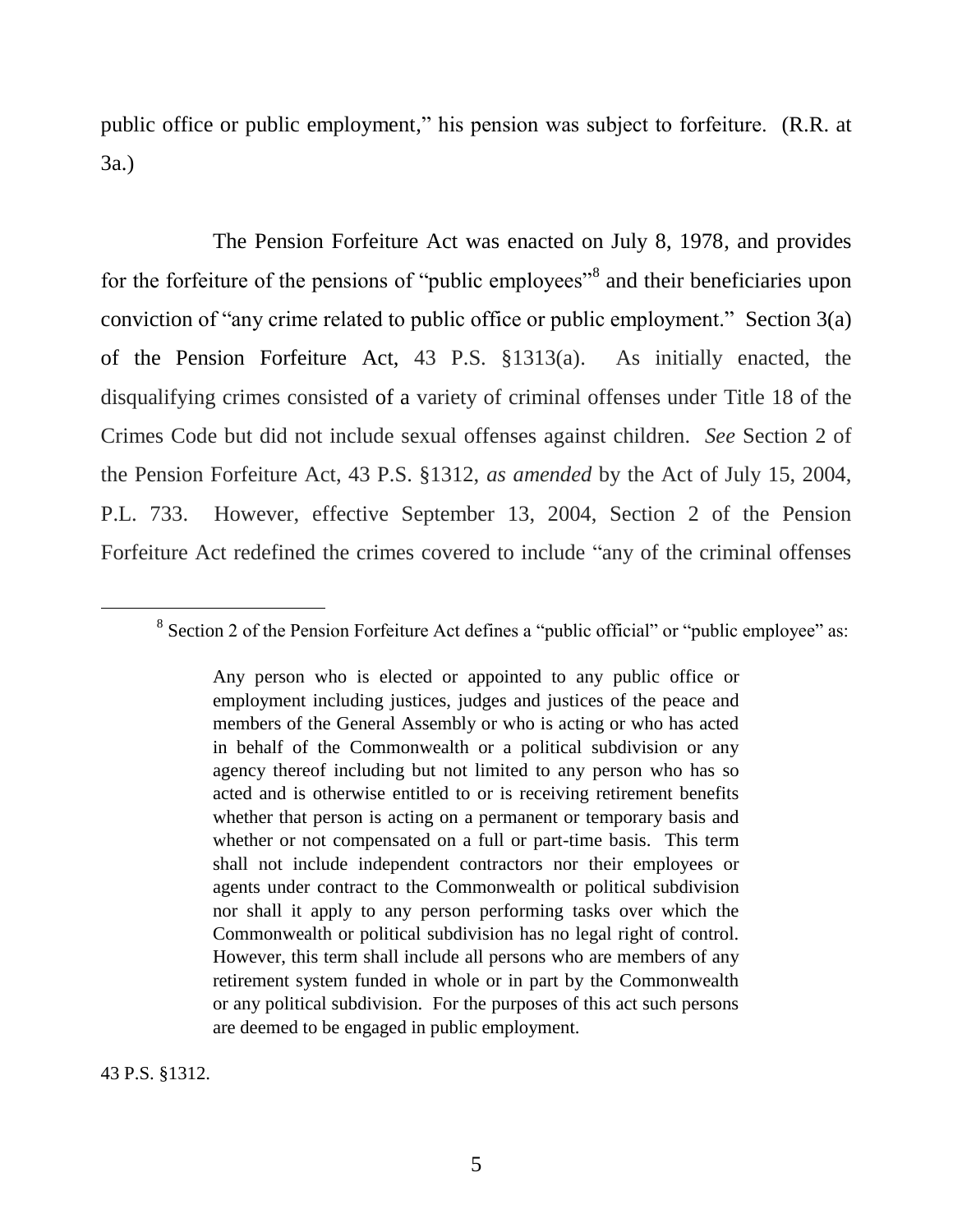set forth in Subchapter B of Chapter 31 (relating to definition of offenses) when the criminal offense is committed by a school employee as defined in 24 Pa. C.S. §8102 (relating to definitions against a student)." Section 2 of the Pension Forfeiture Act, 43 P.S. §1312. The amended definition includes 18 Pa. C.S. §3126(a)(8) and 18 Pa. C.S. §3123(a)(7), under which Mr. Sandusky was convicted for crimes committed after September 13, 2004.

After receiving SERS' correspondence, PSU's counsel advised SERS that it "cannot agree that there is a factual basis that would allow Mr. Sandusky to be considered a *de facto* employee following his retirement." (R.R. at 12a.) With regard to compensation paid to Mr. Sandusky after 1999, PSU reported the following payments as per Form 1099s issued to Mr. Sandusky: \$1,500.00 in 2007 for speaking at a "Leader Space Conference" in the HUB Center; \$1,657.50 in 2000 for participating in a coaches' clinic held at the Behrend campus; and \$1,200.00 in 2006 for a presentation at a "Rising Above Challenges" conference. (*Id.* at 12a–13a.) With respect to a request SERS made for information regarding tickets distributed to Mr. Sandusky, PSU stated, "[T]he University does not view the provision of tickets to create a *de facto* employment relationship with the tickets' recipients. Football tickets are frequently provided to persons having some association with the University and alumni." (*Id.* at 13a.)

Mr. Sandusky appealed to SERS, contending that application of the amended Pension Forfeiture Act to him unconstitutionally impaired his contract rights under Article I, Section 10 of the United States Constitution<sup>9</sup> and Article I,

<sup>9</sup> *See* U.S. Const. art. I, §10 ("No State shall enter into any Treaty, Alliance, or Confederation; grant Letters of Marque and Reprisal; coin Money; emit Bills of Credit; make any **(Footnote continued on next page…)**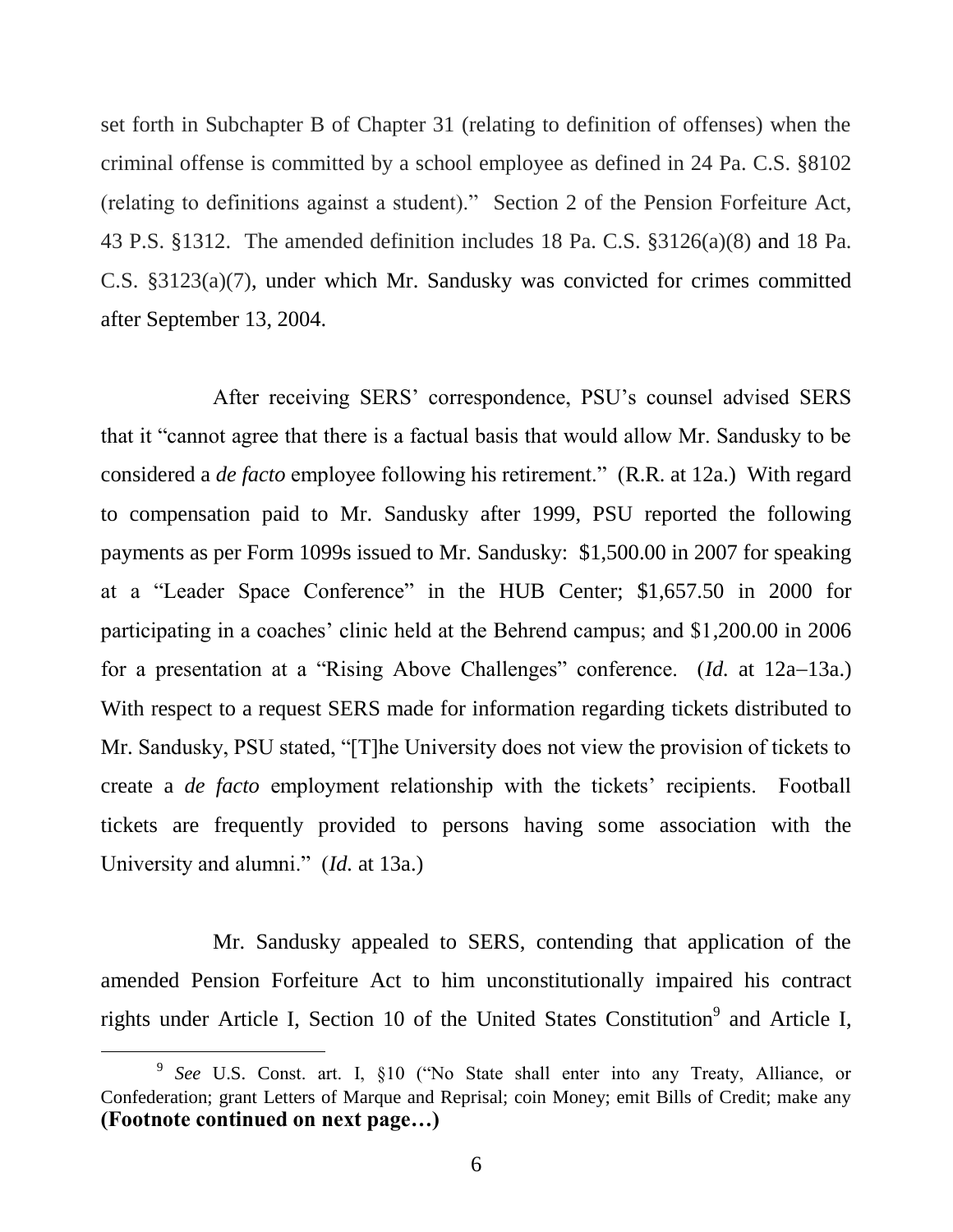Section 17 of the Pennsylvania Constitution<sup>10</sup> because his retirement benefits vested in 1969 when he elected to become a member of SERS. Regardless, he argued that he did not qualify as a "school employee" when he committed the acts that led to forfeiture of his benefits because he received no remuneration from PSU after his 1999 retirement but received only a severance payment and fringe benefits. To the extent that he fulfilled speaking engagements at PSU, Mr. Sandusky asserted that he was an independent contractor rather than a PSU employee.

## **II.**

An administrative hearing<sup>11</sup> was held before Hearing Officer Michael Bangs, at which Mr. Sandusky testified that he remained an assistant football coach at PSU through 1999, turning down numerous lucrative offers to serve as head coach at other universities making more money. He stated that around 1998, he learned that he would not have an opportunity to become PSU's head coach and subsequently began exploring other career options, including retirement. At that time, a retirement incentive was available whereby state employees who retired in 1999 were credited with five additional years of service, which he viewed as an opportunity to increase his financial security. Consequently, he resolved to become a full-time consultant for

## **(continued…)**

 $\overline{a}$ 

Thing but gold and silver Coin a Tender in Payment of Debts; pass any Bill of Attainder, ex post facto Law, or Law impairing the Obligation of Contracts, or grant any Title of Nobility.").

<sup>10</sup> *See* Pa. Const. art. I, §17 ("No *ex post facto* law, nor any law impairing the obligation of contracts, or making irrevocable any grant of special privileges or immunities, shall be passed.").

<sup>&</sup>lt;sup>11</sup> Prior to the hearing, the Sanduskys filed a motion *in limine* to preclude certain evidence, which the Hearing Officer granted in large part on the bases of relevancy and hearsay. Subsequently, the Board reversed many of the Hearing Officer's evidentiary rulings, but because these issues are not currently before us, we will not set them forth at length.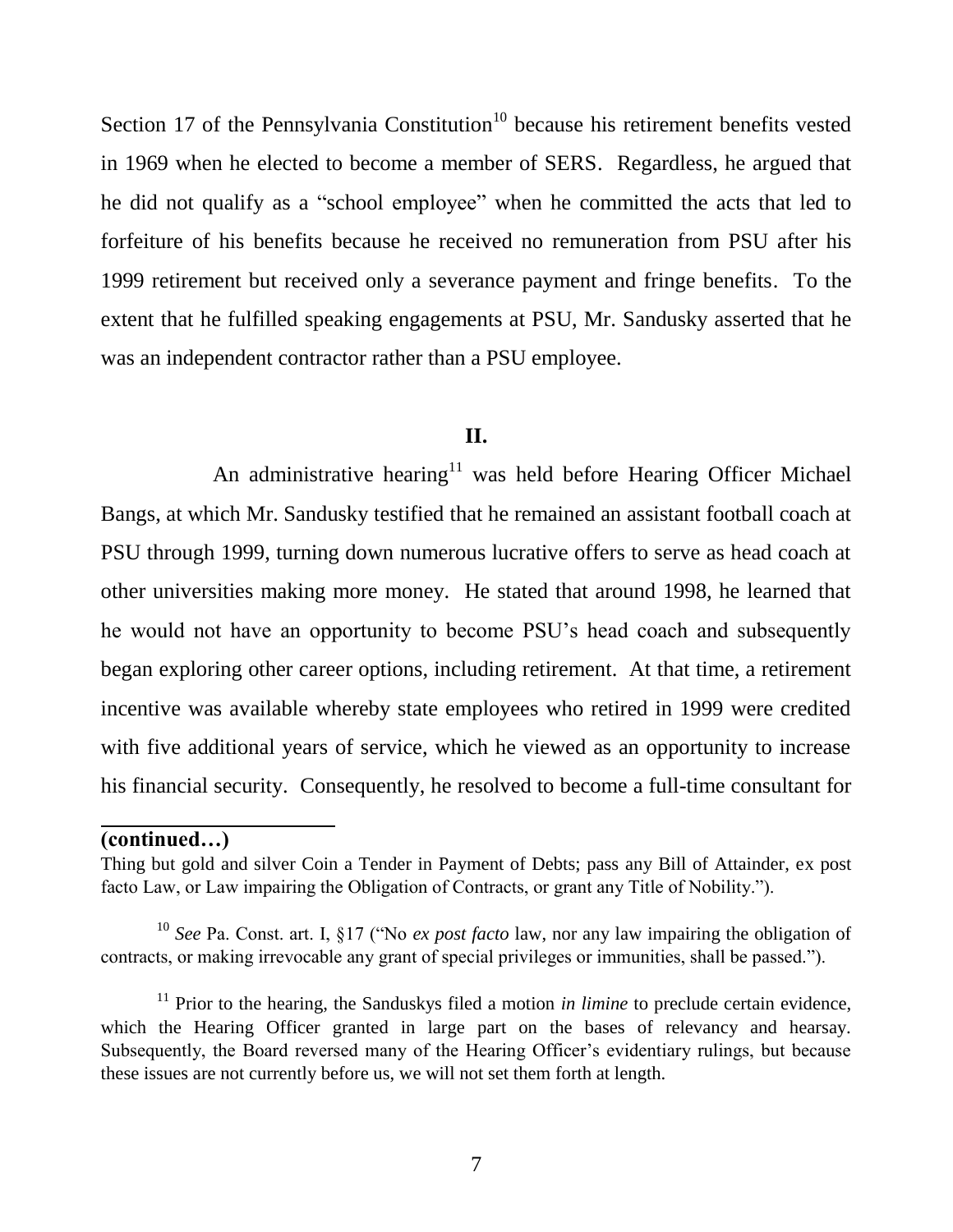The Second Mile and commenced retirement negotiations with Tim Curley, PSU's Director of Athletics. During the negotiation process, Mr. Sandusky conveyed to Athletic Director Curley his concern that PSU might not continue collaborating with The Second Mile after his retirement, even though The Second Mile "earned that right… with the [TIPS and Peak] [P]rograms that [it] developed" because his association initially facilitated the joint efforts. (R.R. at 252a.)

The negotiations culminated in the execution of an agreement entitled, "Retirement Perquisites" (Agreement), enumerating the following terms and conditions:

> In accordance with our discussion regarding your retirement from University service effective June 29, 1999, and in recognition of your many contributions to the University and its Intercollegiate Athletics Program during the tenure of your employment, I am pleased to confirm the following perquisites to be extended to you upon and after your retirement on June 29, 1999:

> 1. The University will pay you the amount of One Hundred Sixty-eight Thousand and 00/100 (\$168,000.00) Dollars in lump sum, less applicable withholdings as required by law, on or before July 31, 1999.

> 2. The University will give you four (4) complimentary football season tickets in your current location, and in addition, you will be given the option to purchase four (4) more football season tickets within the thirty-five yard lines and below the walkway. This benefit will continue for the balance of your lifetime.

> 3. The University will give you two (2) complimentary men's basketball season tickets and two (2) complimentary women's basketball season tickets. The location of these tickets will be within the normal Football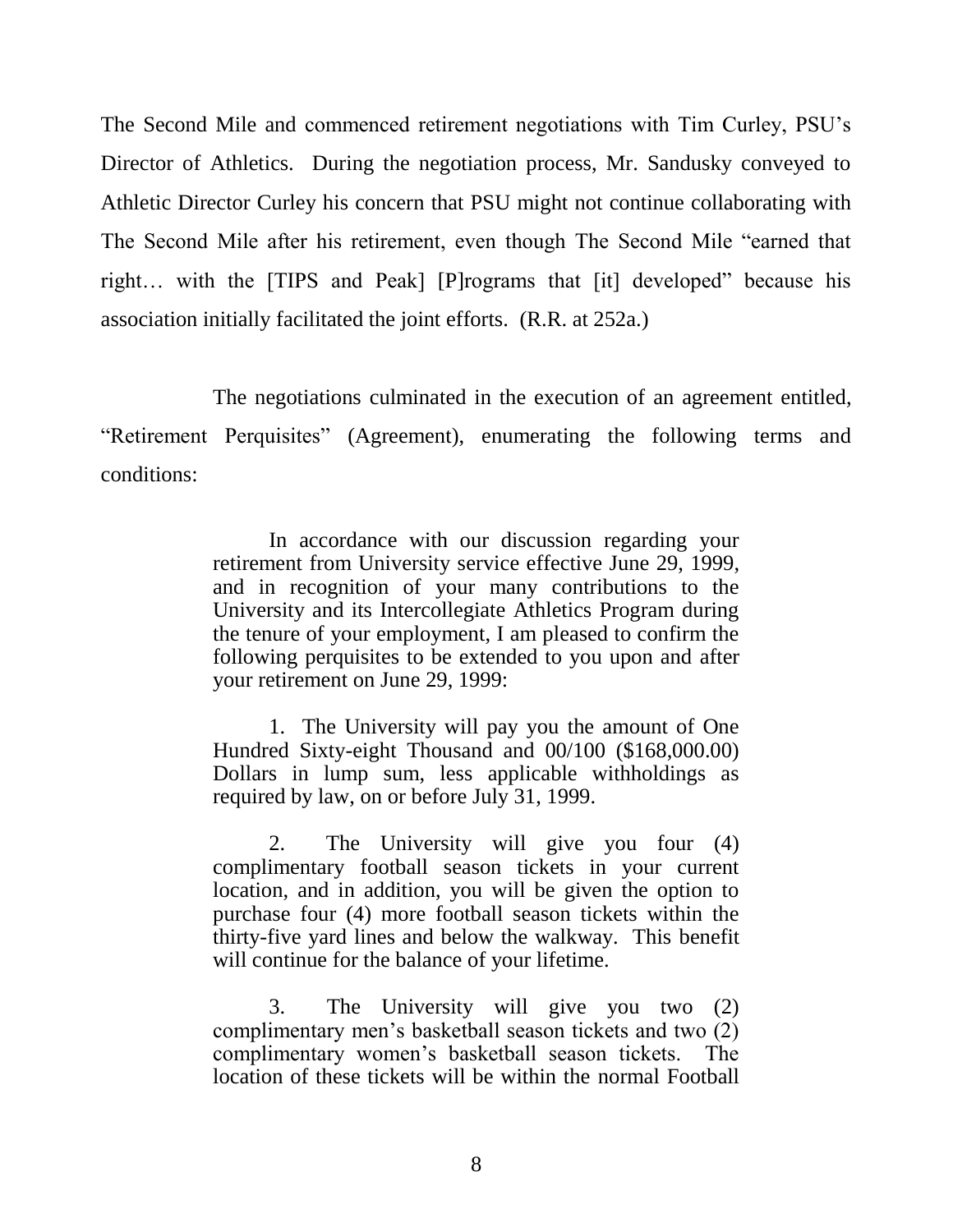Staff ticket location. This benefit will continue for the balance of your lifetime.

4. The University will permit you to use at no charge, a locker, weight rooms, fitness facilities and training room in the East Area locker room complex. This benefit will continue for the balance of your lifetime.

5. For a period of five (5) years commencing July 1, 1999, and subject to renewal upon concurrence of both parties, you and the University agree to work collaboratively with each other in the future in community outreach programs, such as [T]he Second Mile, and other programs which provide positive visibility to the University's Intercollegiate Athletics Program. It is understood that the nature and extent of such collaborative efforts, which will include continuation of the Nittany Lion TIPS and PEAK Programs and occasional recognition of [T]he Second Mile in the Beaver Stadium Pictorial and the Penn State Football Story Show, will be as mutually agreed by you and [Timothy M. Curley].

6. For a period of ten (10) years, commencing July 1, 1999, and subject to renewal upon concurrence of both parties, you will be given an office and a phone in the East Area locker room complex for purposes of the collaborative arrangements references in no. 5 above.

(*Id.* at 385a–386a.) The Agreement was signed by Mr. Sandusky as well as Athletic Director Curley and Gary O. Schultz, PSU's Senior Vice President for Finance and Business/Treasurer.

With regard to the \$168,000.00 payment, Mr. Sandusky testified that PSU provided this sum "to reward [him] for [his services]" to PSU and to compensate him for the more lucrative, financial opportunities he turned down in order to remain a coach at PSU. (*Id.* at 243a.) He believed that other retired coaches received similar, complimentary football tickets but was uncertain with regard to basketball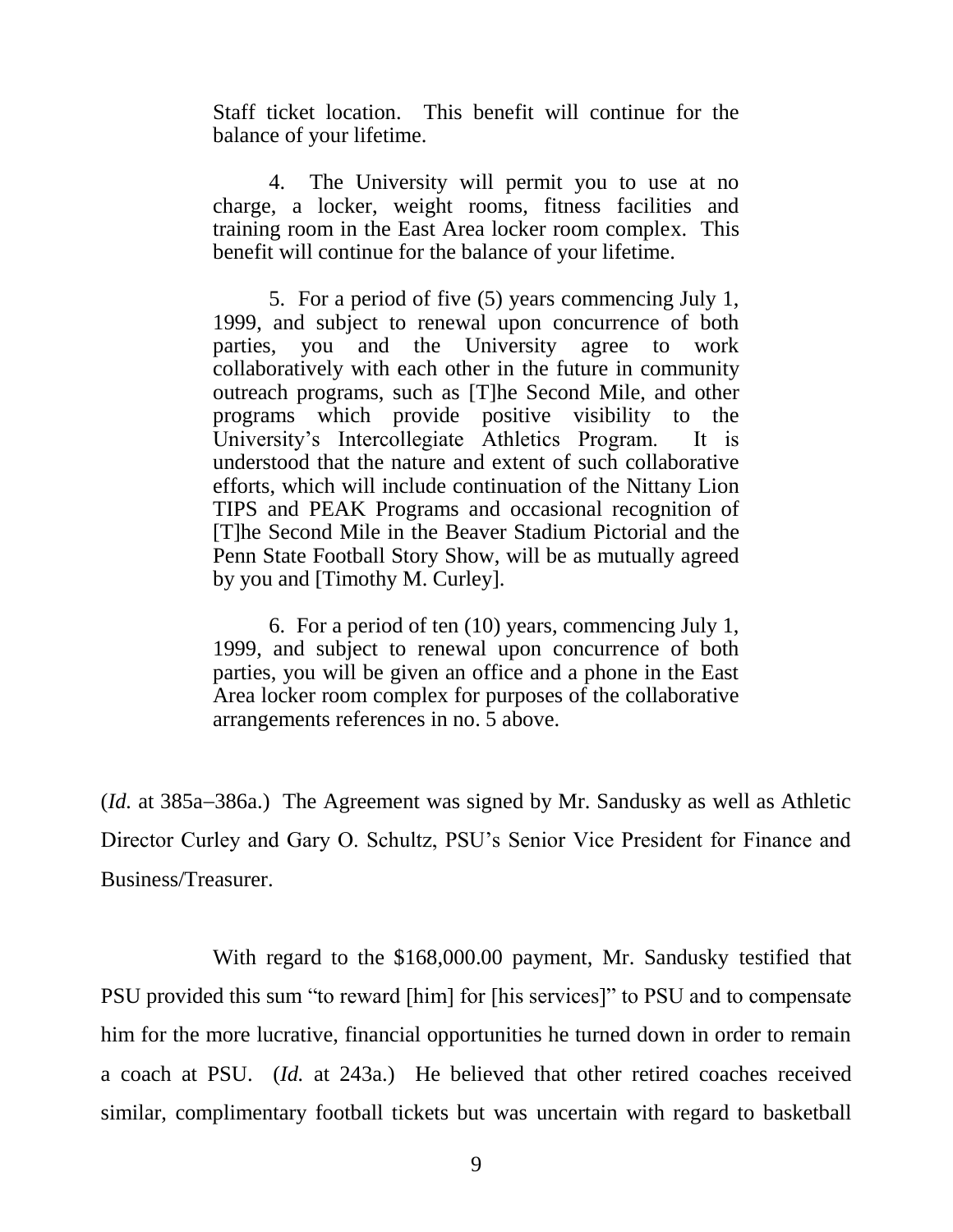tickets. He also testified that retirees of emeritus rank,  $12$  such as himself, were granted access to the training rooms and were permitted to maintain offices at PSU. He explained that paragraph 6 of the Agreement enabled him "to take [his] information that still was relevant to [him] from coaching and file it in an office and be able to receive and answer phone calls that [he] would receive from coaches, from people interested in learning about football, learning about [The] Second Mile, whatever it might be." (*Id.* at 246a.)

As far as paragraph 5 of the Agreement referenced collaborative efforts, Mr. Sandusky testified that he never had occasion to discuss such efforts with Athletic Director Curley because the two programs—Nittany Lion TIPS and PEAK Programs—were already in place and any changes to them would have been implemented through The Second Mile staff rather than Mr. Sandusky.

According to Mr. Sandusky, despite the fact that he signed the Agreement on June 29, 1999, he was not interested in retiring prior to the end of the 1999 football season. To accommodate him and provide for its own needs as its football team prepared to participate in the Alamo Bowl, PSU executed the Agreement but rehired him immediately on an emergent basis, thereby allowing him

<sup>&</sup>lt;sup>12</sup> As per an internal memorandum, PSU granted a request to appoint Mr. Sandusky as "Assistant Professor Emeritus of Physical Education/Assistant Coach" on August 31, 1999, in recognition of his "commitment and contributions to the University during the past 30 years." (R.R. at 400a.) Pursuant to PSU policy, recipients of emeritus rank receive privileges in addition to those generally enjoyed by retirees, including but not limited to, access to PSU's recreational facilities. (*Id.* at 401a.) Additionally, "Office or laboratory space will be assigned as appropriate to an emeritus faculty member by the home academic department or college in accordance with space available, the emeritus faculty member's productivity and contributions to the teaching and research programs, and policies of the individual units regarding space assignments." *Id.*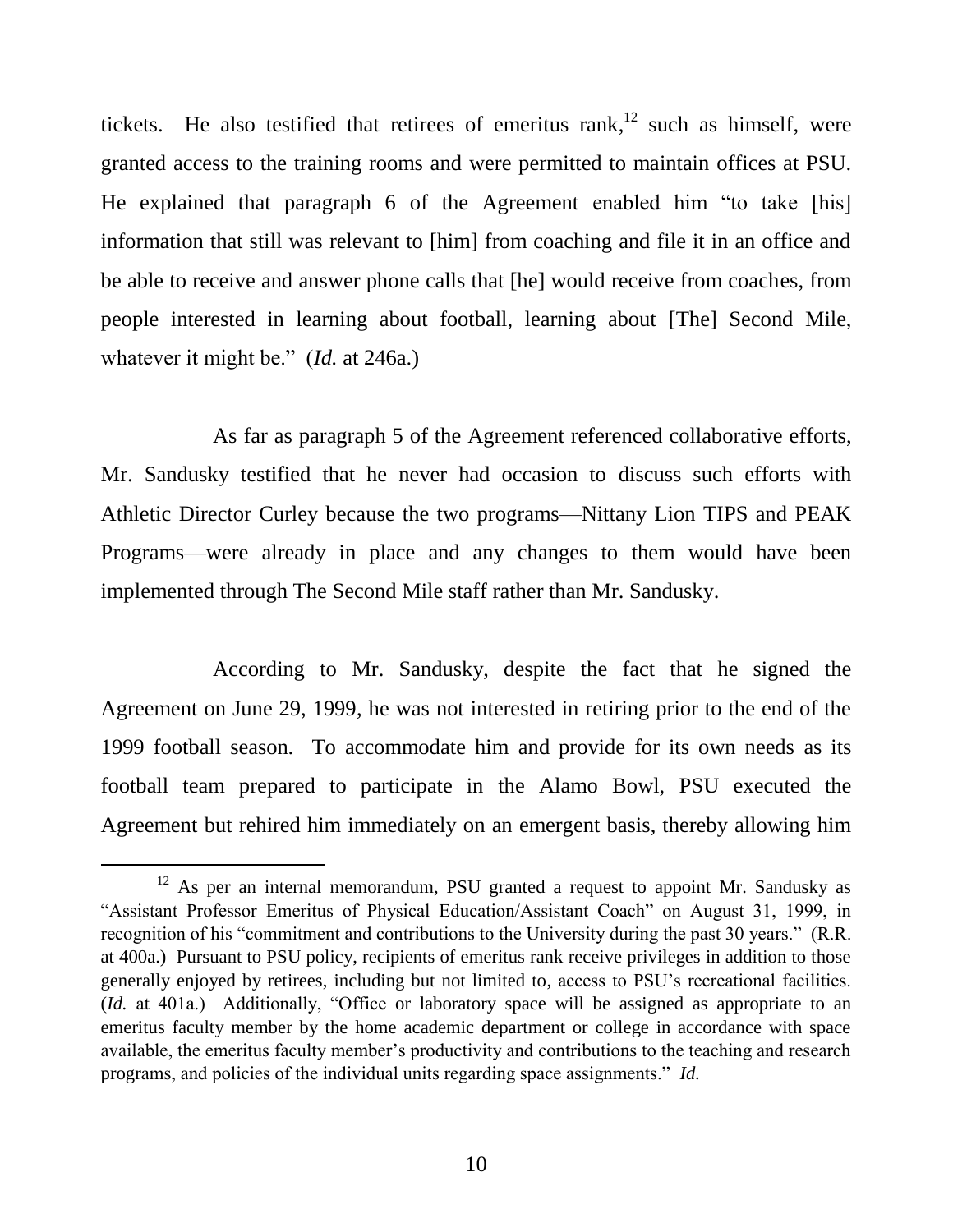to complete the 1999 football season and remain employed through June 30, 2000. Three days after his period of emergency hire ended, Mr. Sandusky explained that he assumed a consulting role with The Second Mile, having "no official capacity at Penn State," "retir[ing] completely with Penn State," and never engaging in collaborative efforts with PSU regarding outreach programs. (*Id.* at 251a.) In his expanded role with The Second Mile, Mr. Sandusky engaged in fundraising, served as the Chairman of the Strategic Planning Committee to develop new ideas, recruited a campaign committee and chaired that committee, attended board meetings throughout the Commonwealth, and fulfilled various speaking engagements.

Further, through his company Sandusky & Associates, Inc., Mr. Sandusky began to organize football camps for which he rented the facilities at Albright College, Delaware Valley College, Penn State branch campuses, West Chester University, Muhlenberg College and Robert Morris College, actually paying one of the highest rental rates to PSU. Mr. Sandusky explained that PSU never compensated him for conducting any of the football camps.

He did agree that PSU compensated him for fulfilling three speaking engagements in his capacity as a consultant for The Second Mile, but denied holding himself out as a PSU employee, possessing or using PSU business cards, or receiving paychecks or W-2 forms from PSU after the end of the 1999 football season. Moreover, he stated that to the best of his knowledge, PSU did not consider him an employee after 1999 and, in fact, threw him a retirement party after the end of the 1999 season.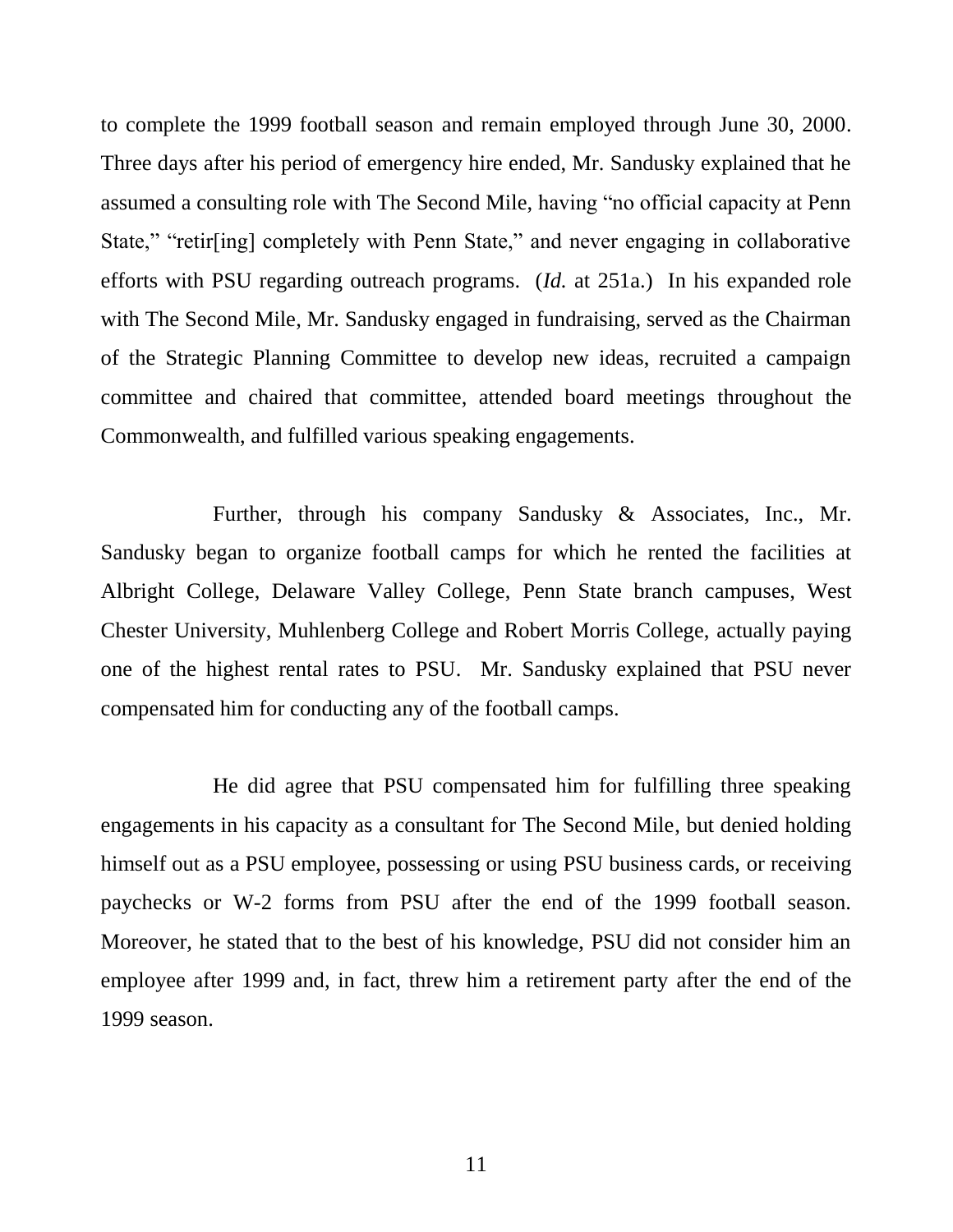On cross-examination, Mr. Sandusky explained that he was granted tenure around 1979 after he was promoted to assistant professor and defensive coordinator. During his service on the coaching staff, PSU was highly successful, attending 29 bowl games. He stated that as a result of his successful coaching, he was fairly well-known both within and outside of PSU, and consequently interacted with donors on behalf of PSU, acting in his official capacity as a PSU ambassador, but explained that he served a dual role as a representative of The Second Mile and admitted negotiating his post-1999 retirement plans with an eye toward maintaining a long-term relationship with PSU. After his 1999 retirement, he dedicated more time to The Second Mile because, for the first time, he was paid to do so.

He further detailed his unique retirement situation, explaining that by 1999, he had achieved 30 years of service with PSU and attained the age of 55 years old. Upon learning that he would not be named PSU's next head coach, he began exploring opportunities to remain employed with PSU in other capacities but ultimately opted to retire. Initially, he requested a \$20,000.00 annual annuity to protect his wife, a title to reflect his relationship with PSU, the option to purchase football tickets for fundraising, access to PSU's training and workout facilities, the opportunity to run a football camp at PSU for middle-school youth, and other mechanisms to maintain his visibility in the community. His negotiations with Athletic Director Curley over these requests resulted in the 1999 Agreement under which PSU provided him the \$168,000.00 lump sum payment.

Mr. Sandusky also explained that the Nittany Lions TIPS Program was developed by The Second Mile staff and featured trading cards with photographs of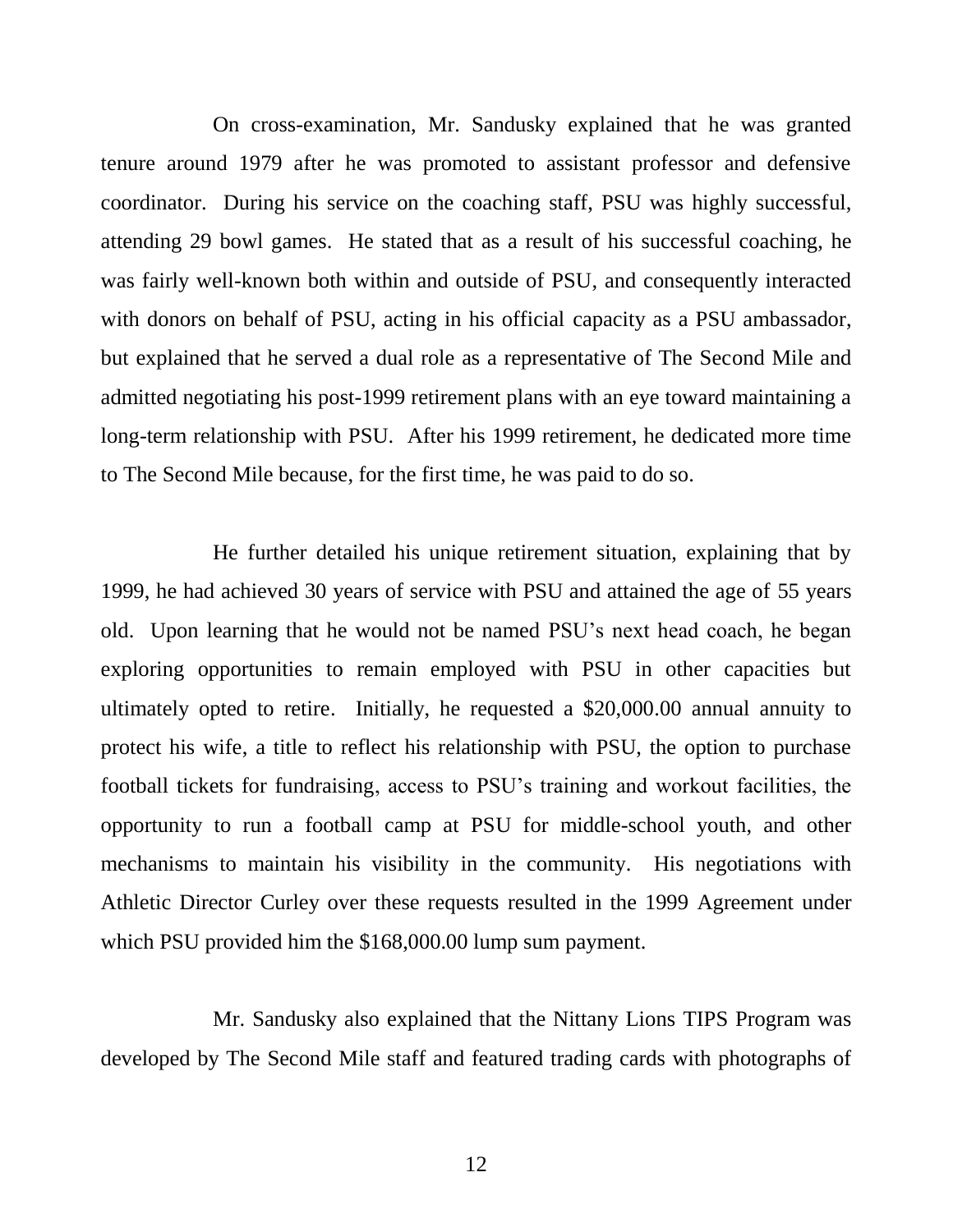PSU athletes and inspirational messages.<sup>13</sup> Similarly, the Peak Program was developed through The Second Mile and was geared toward prevention, education and awareness for children.

He recalled that although the Agreement provided for a review after five years, that review was never performed and the status quo continued. Specifically, the TIPS Program continued throughout the initial five-year period and beyond, until 2010. Mr. Sandusky retained office space until 2007 or 2008 when he voluntarily allowed PSU to make other use of it. Likewise, Mr. Sandusky's other benefits under the Agreement continued beyond the initial five-year period, exceeding the 2004 termination date.

For example, beginning in 2006 or 2007, the Sanduskys attended football games in the Intercollegiate Athletic (ICA) Department box, which The Nittany Lion Club used to raise money for the ICA Department by providing current

(R.R. at 458a.)

<sup>&</sup>lt;sup>13</sup> The Nittany Lion TIPS Program is described as follows:

Developed by The Second Mile as a service for counselors and principals, Nittany Lion TIPS are cards featuring Penn State players on the cards' fronts and educational and motivational messages from the players on the cards' backs. In the past, counselors and principals have chosen to use TIPS to reinforce behavior, to reward changed behavior, to prompt discussion about a particular concern, and to "break the ice" with new clients. Typically, students have been given the opportunity to earn one card at a time until they receive an entire set. In past years, counselors have consistently rated the cards "effective" to "highly effective" in working with students.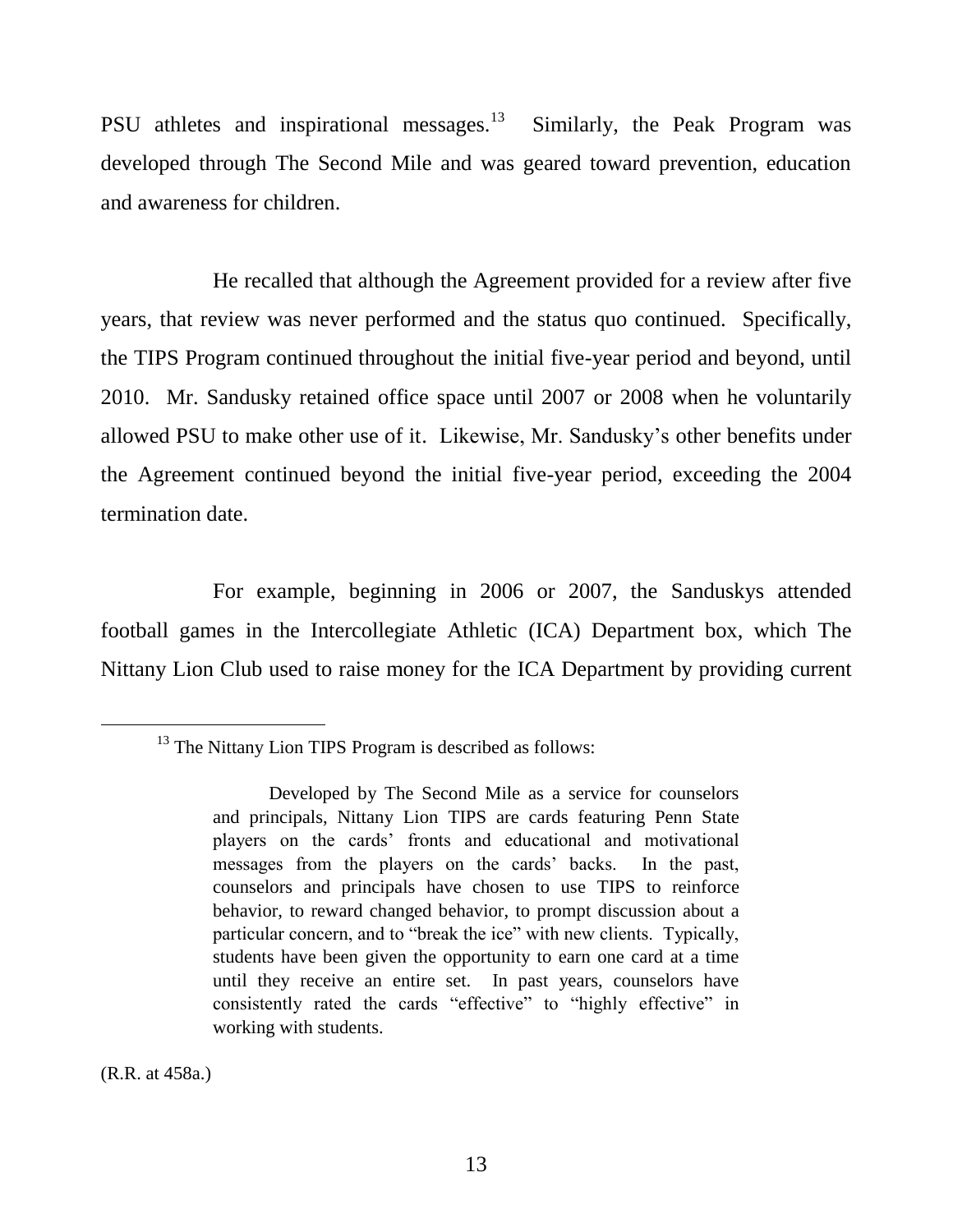and prospective donors access to former football players and coaches. Nonetheless, he clarified, "I didn't feel that it was my job at all to do any fundraising for Penn State University or The Second Mile from [the box]. I went there to observe—to enjoy the football game and to be with family and friends." (*Id.* at 328a.) He did not dispute that PSU's ICA Department and its football program supported The Second Mile, but stated that PSU had minimal involvement in controlling the TIPS cards' logo and their use. PSU also allowed The Second Mile to rent its golf course for fundraising functions and featured former football players as celebrities.

Mr. Sandusky conceded that he had contact with Victim 1, a student at Central Mountain High School and a participant in The Second Mile, while he was a volunteer coach at the high school in  $2007-2008$ . He did not dispute that the crimes for which he was convicted with regard to Victims 1 and 9 occurred on or were committed after September 13, 2004, or that his public employment placed him in a position to commit those acts.

In opposition to the Sanduskys' appeal, SERS presented the testimony of Susan C. Hostetter, a SERS employee, who prepared a chronology of the pertinent events. Specifically, she confirmed Mr. Sandusky's employment history at PSU, stating that he was promoted to assistant professor on July 1, 1975, and became tenured effective July 1, 1980. On June 29, 1999, his employment was terminated and his SERS account was credited with 30.3533 years of service. He was rehired on an emergency basis for 95 days from July 15, 1999, through June 30, 2000. With regard to Mr. Sandusky's convictions, Ms. Hostetter testified, "These are criminal offences listed in Chapter 31 of Title 18 of the Pennsylvania Consolidated Statutes and were committed after September  $13<sup>th</sup>$ , 2004, the effective date of Act 2004-86,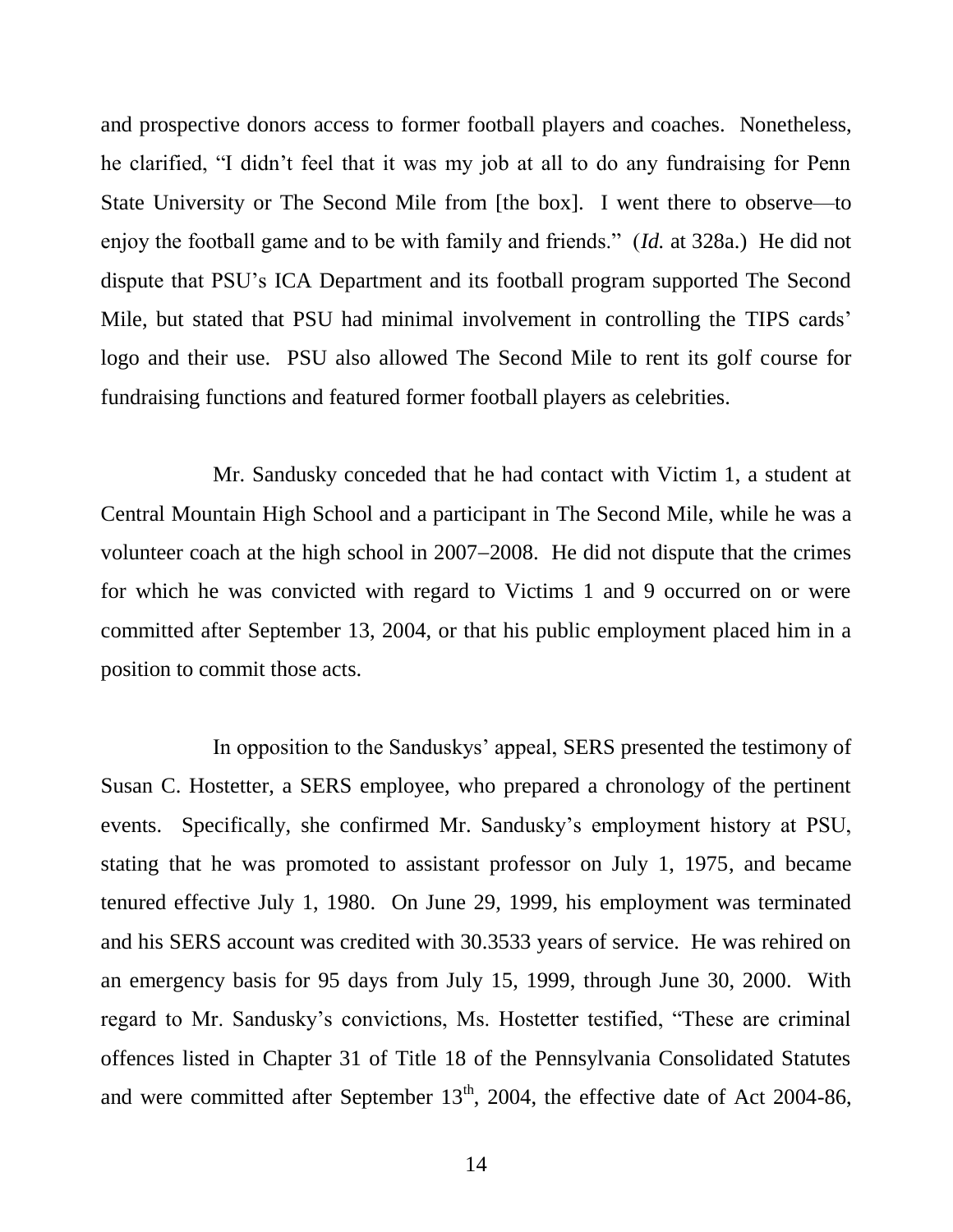which amended the Pennsylvania Public Employee Pension Forfeiture Act." (*Id.* at 339a.)

Although upon SERS' request, subpoenas directed to Athletic Director Curley and Senior Vice President Schultz to attend and testify were issued by the Hearing Officer and served, both elected not to appear. Further, although counsel for all parties agreed to propound written questions upon Athletic Director Curley and Senior Vice President Schultz, they declined to answer any of the questions pursuant to their Fifth Amendment right to remain silent.

## **III.**

Following the hearing, Hearing Officer Bangs rendered an opinion, recommending that Mr. Sandusky's request to reinstate his pension from October 9, 2012 forward be granted. He rejected Mr. Sandusky's constitutional claims but interpreted the statutory provisions of the Pension Forfeiture Act as non-applicable to Mr. Sandusky, noting that although the pre-2004 version applied to Mr. Sandusky because he was promoted several times throughout his career at PSU, including after enactment of the legislation, he did not satisfy the statutory definition of a "school employee"<sup>14</sup> at the time he committed the relevant crimes. Specifically, the Hearing

24 Pa. C.S. §8102 (emphasis added).

<sup>&</sup>lt;sup>14</sup> Section 8102 of the Public School Employees' Retirement Code defines a "[s]chool employee" as:

Any person engaged in work relating to a public school for any governmental entity *and for which work he is receiving regular remuneration* as an officer, administrator or employee excluding, however, any independent contractor or a person compensated on a fee basis.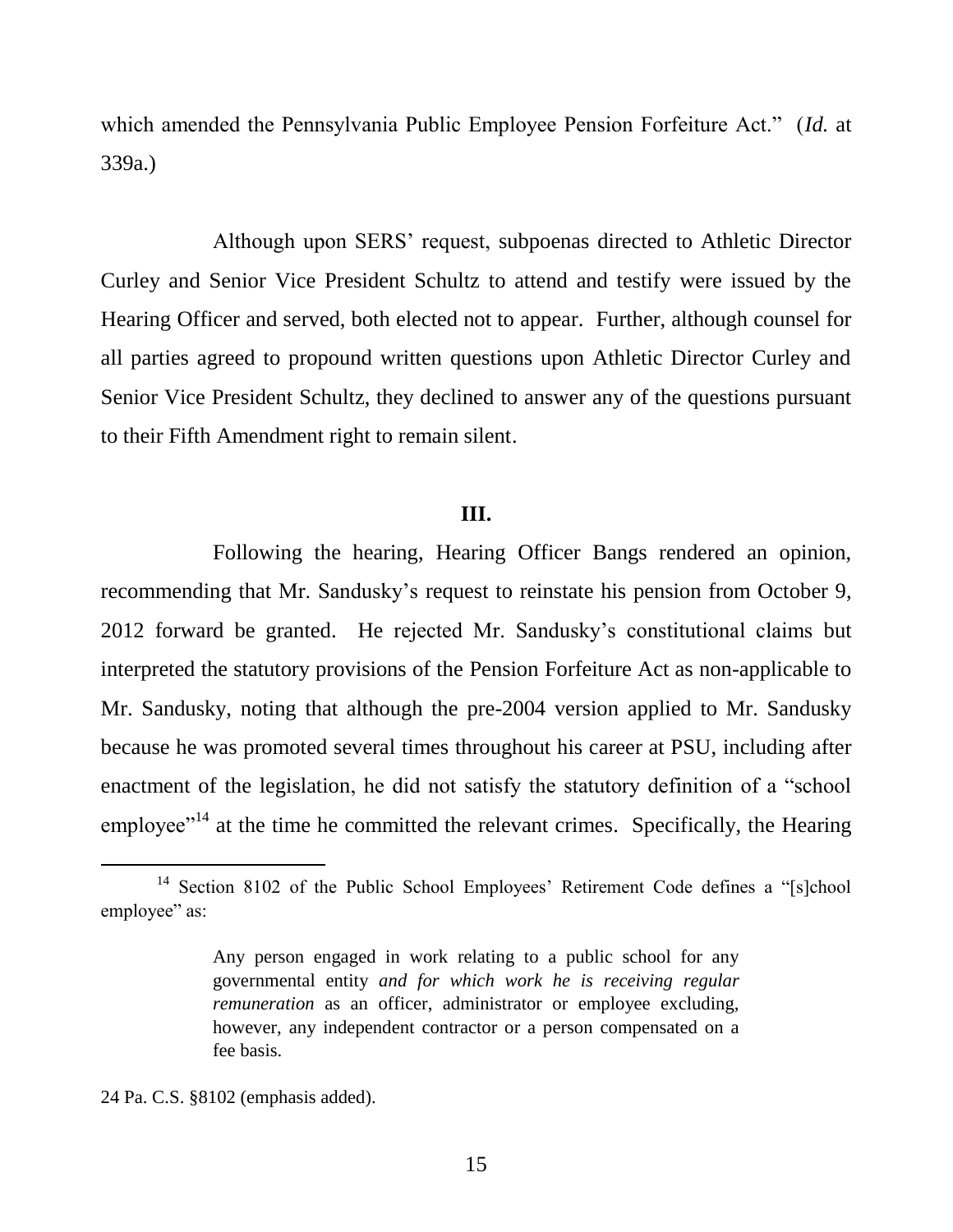Officer explained that Mr. Sandusky did not receive regular remuneration after his 1999 retirement since his tax records and PSU's records revealed no more than six post-1999 payments to Mr. Sandusky.

He also rejected SERS' argument that Mr. Sandusky was a *de facto* employee, applying the ten-factor test articulated in *Zimmerman v. Public School Employees' Retirement Board*, 522 A.2d 43, 45 (Pa. 1987)<sup>15</sup> to determine whether an employee-employer relationship existed. With regard to the first factor, the Hearing Officer noted that after 1999, Mr. Sandusky controlled the manner in which he worked, came and went as he pleased, was not accountable to anyone at PSU, did not have any responsibility to PSU, and maintained a relationship with PSU only in furtherance of the goals of The Second Mile of which he was a full-time employee.

The Hearing Officer explained that the only post-1999 term or agreement between the parties was the Retirement Perquisites Agreement, which he interpreted as an agreement "to work together for the sake of charity, which will also provide positive 'visibility' to the Penn State Athletics Program," without specific terms governing. (R.R. at 374a.) He further repudiated SERS' "very tenuous

l

*Zimmerman v. Public School Employes' Retirement Board*, 522 A.2d 43, 45 (Pa. 1987).

<sup>&</sup>lt;sup>15</sup> The test requires consideration of the following factors:

Control of manner work is to be done; responsibility for result only; terms of agreement between the parties; the nature of the work or occupation; skill required for performance; whether one is engaged in a distinct occupation or business; which party supplied the tools; whether payment is by the time or by the job; whether work is part of the regular business of the employer, and also the right to terminate the employment at any time.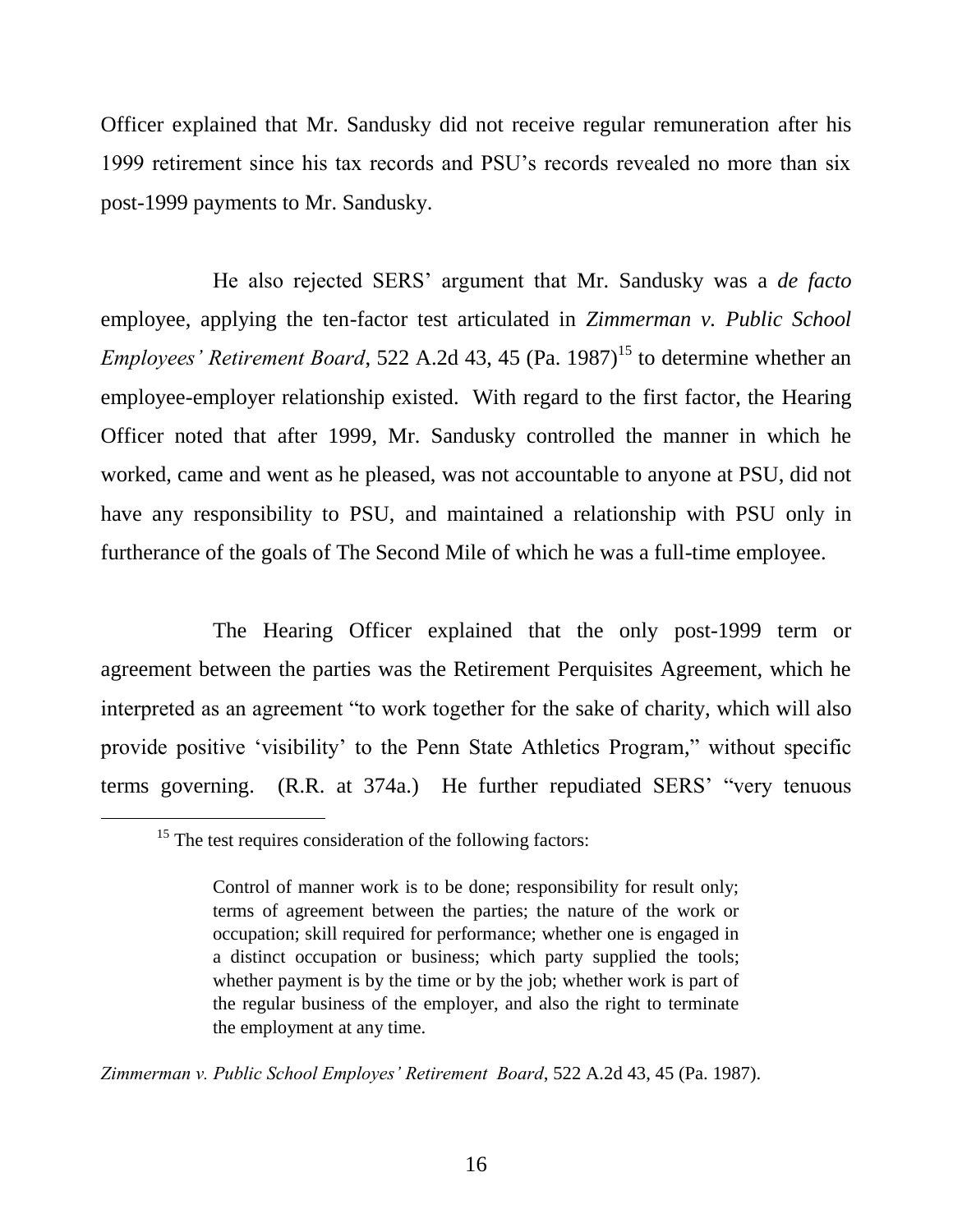argument" that Mr. Sandusky renewed the 1999 Agreement for an additional five years, finding "absolutely no evidence to support this claim." (*Id.* at 375a.)

With respect to factors four through six, the Hearing Officer noted that while the exact nature of the work Mr. Sandusky performed was unclear, the Agreement "had nothing to do with the skills [Mr. Sandusky] had previously used as a football defensive coordinator with Penn State," especially in light of the fact that after 1999, Mr. Sandusky's relationship with PSU existed only insofar as The Second Mile was concerned. (*Id.*) In terms of which party provided the tools, the Hearing Officer found split evidence, noting that PSU provided Mr. Sandusky an office and use of the athletic facilities, but that "the proliferation of evidence provided indicates that he did a significant amount of his work with other employees of The Second Mile" and regardless, that use of PSU facilities did not advance the relationship between PSU and The Second Mile but was merely for Mr. Sandusky's personal use. (*Id*.) In determining whether Mr. Sandusky received payment based on time or based on job, Hearing Officer Bangs reasoned that between 2000 and 2008, PSU made only six payments to Mr. Sandusky which totaled less than \$5,000.00.

Regarding the ninth factor, the Hearing Officer determined that while maintaining PSU's reputation may be important to it, an initiative to foster relationships with charitable organizations "cannot be said to be part of its 'regular business.'" (*Id*. at 376a*.*) Finally, pursuant to the last factor, the Hearing Officer found no evidence that a failure to "work collaboratively" with PSU for the five-year period would give rise to a negative implication and, therefore, that "either party could terminate the 'relationship' at any time." (*Id.* at 375a–376a.) As such, the Hearing Officer concluded that Mr. Sandusky was not a school employee on or after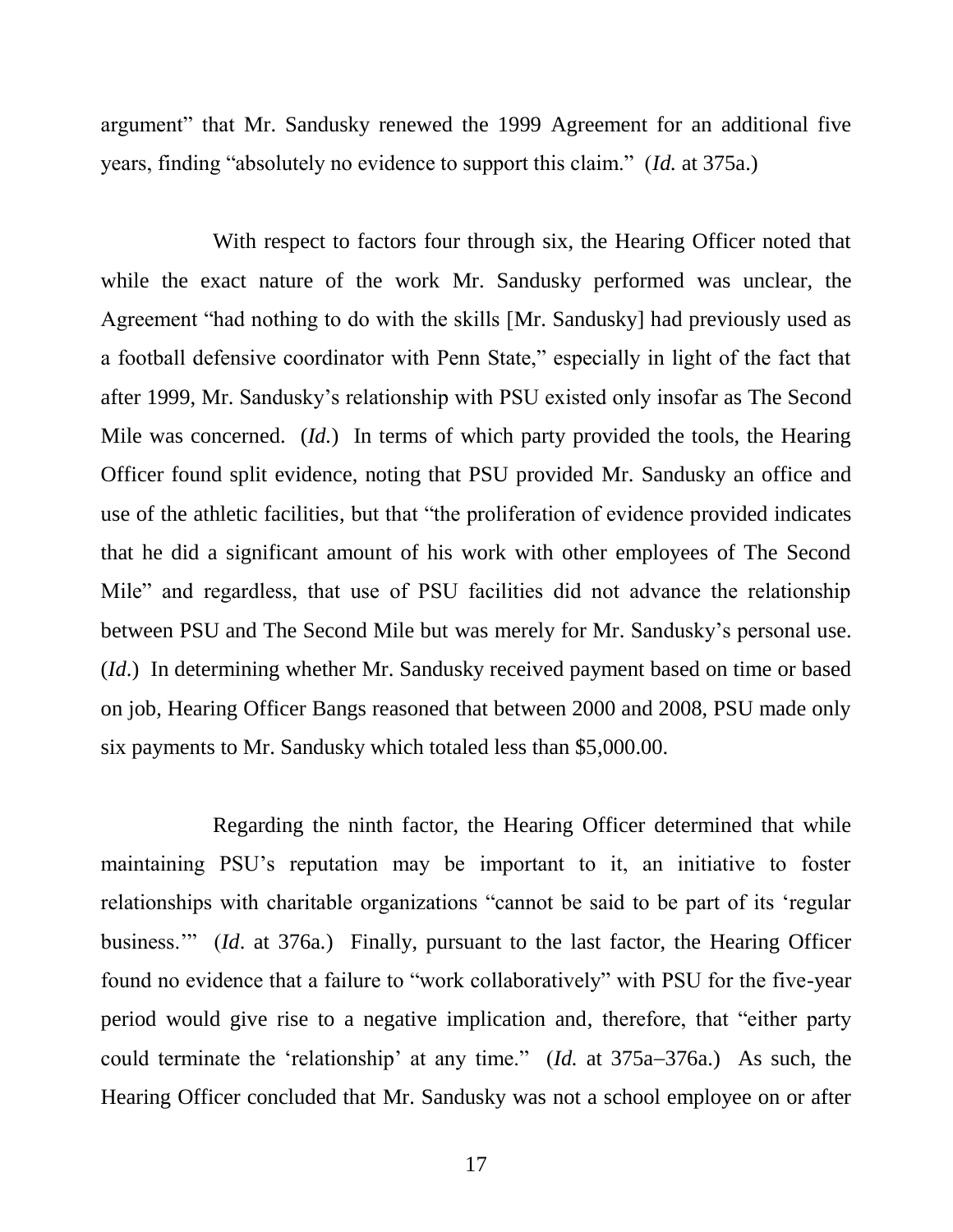September 13, 2004, the date on which the sexual offenses capable of triggering forfeiture were added to the enumerated list of crimes in the Pension Forfeiture Act.

SERS filed exceptions, and the Board issued an order rejecting the Hearing Officer's recommendation and affirming the decision of SERS to enforce forfeiture of the pension benefits on the basis that Mr. Sandusky was an employee of PSU after the Pension Forfeiture Act was amended as per the Agreement which constituted a binding, enforceable employment contract, and pursuant to which Mr. Sandusky received regular remuneration.<sup>16</sup> Specifically, the Board examined the definition of "regular remuneration" under the Retirement Code, 24 Pa. C.S. §8102, finding that it "must include a larger panoply of payments and consideration (either in kind, or traditional fringe benefits, or other rights and attributes of employment)." (12/18/14 Board Opinion, at 32.)

The Board acknowledged that PSU's Athletic Department controlled access to the ICA Department suite and distributed tickets to home football games, largely for the purpose of soliciting donations from current and former donors who were willing to pay to interact with former football coaches and coaches of other PSU sports teams. The Board also recognized that Mr. Sandusky:

> was granted an office and telephone by virtue of his emeritus status and that this was similar to what other Penn State employees received when they were granted emeritus status. The Penn State Policy HR-25 Emeritus Rank…states that office or laboratory space will be assigned as appropriate to an emeritus faculty member

<sup>&</sup>lt;sup>16</sup> Like the Hearing Officer, the Board rejected the Sanduskys' constitutional claims.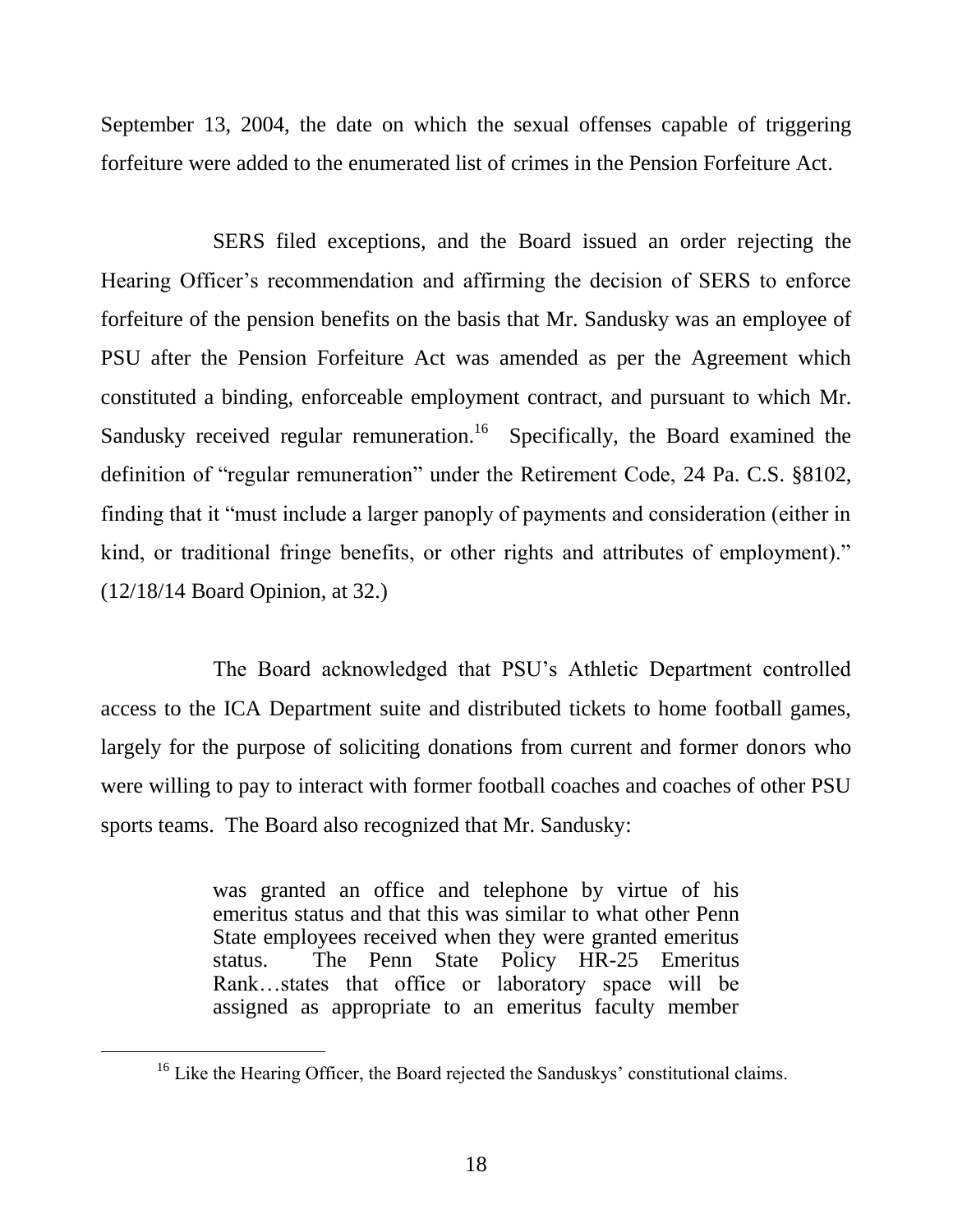according to several criteria including availability and productivity. Additionally, an emeritus faculty member had a Penn State Access Account for Internet services. Providing a telephone along with computer access is a normal ancillary to furnishing a productive and functional office space.

(*Id.* at 63.)

Nonetheless, the Board determined that PSU provided Mr. Sandusky regular remuneration in the form of the \$168,000.00 lump-sum payment, office space, tickets for athletic events and access to PSU facilities as payment for his continued employment with PSU beyond 1999:

> Pursuant to the Letter Agreement, [Mr. Sandusky] did work collaboratively with Penn State to promote Penn State's image after 1999. The Letter Agreement had an initial term of five years and necessarily was renewed thereafter because [Mr. Sandusky] continued to work collaboratively with Penn State at least until 2009. Among other things, [Mr. Sandusky] directed and personally participated in the TIPS Program, through which The Second Mile distributed trading cards containing Penn State's logo, and pictures of Penn State athletes, as well as inspirational messages. Hundreds of thousands of these cards were distributed to students in Penn State's target market, Central Pennsylvania. Penn State received "positive visibility" through marketing this program.

> The close ties between Penn State and The Second Mile enhanced Penn State's image. The Second Mile and Penn State enjoyed a symbiotic relationship, in which The Second Mile benefited from increased donations and recognition as a result of its association with Penn State, and Penn State benefited by enhancing the reputation of the University and its athletic program through its close alliance with a well-respected charity. [Mr. Sandusky] even admitted at the January 7, 2014 [ ] hearing in this matter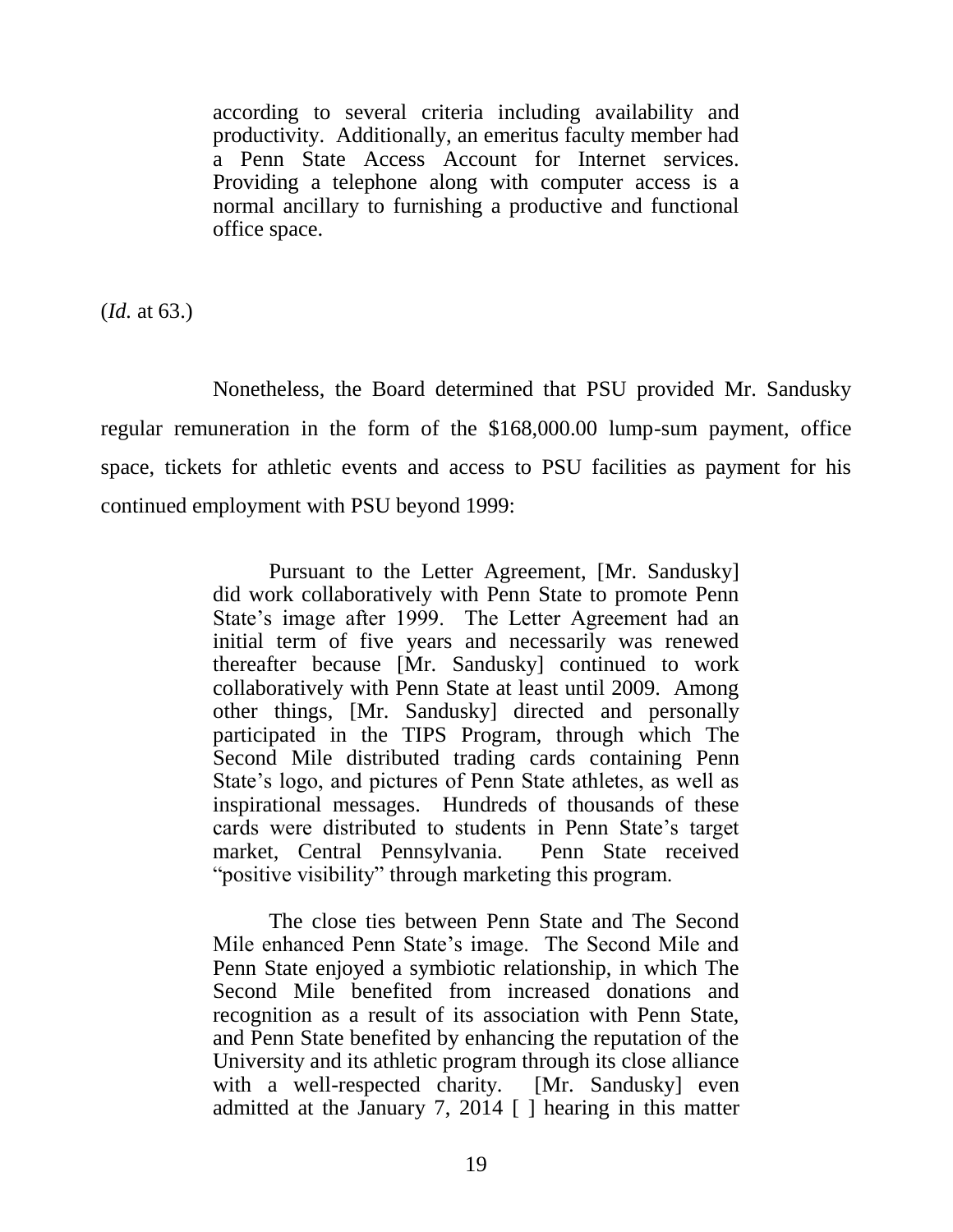that The Second Mile would not have flourished without its close relationship with Penn State. [Mr. Sandusky] personally was the bridge between Penn State and The Second Mile, both before and after 1999. This is precisely what the Letter Agreement envisioned when it called for [Mr. Sandusky] and Penn State to "work collaboratively…to provide positive visibility to the University's Intercollegiate Athletics Program."

In addition, pursuant to the Letter Agreement, [Mr. Sandusky] did other work that benefited Penn State's reputation. He attended football games in the Athletic Department's Development suite, and interacted with donors there. Timothy Curley, Penn State's Director of Intercollegiate Athletics ("Curley"), expressly directed Penn State's development staff to provide [Mr. Sandusky] and his wife with tickets to this suite throughout the 2000s. [Mr. Sandusky] and The Second Mile hosted gold tournaments at Penn State's golf courses, which featured former Penn State players. Penn State's athletic development staff attended these tournaments, at the express direction of Curley, as the tournaments were filled with Penn State donors.

The Letter Agreement puts the lie to [Mr. Sandusky]'s contention that he "retired" in 1999. In June 1999, [Mr. Sandusky] retired from his position as a football coach, but then continued as a Penn State employee in a new "outreach" position, as [Mr. Sandusky] described it when he was negotiating the Letter Agreement with Penn State.

Prior to the 1999 football season, [Mr. Sandusky] was informed that he would never be the head football coach at Penn State, and he decided that he wanted to leave his coaching position. [Mr. Sandusky] admitted under oath, however, that he had no intention of leaving before the 1999 season, when Penn State was expected to contend for a national championship. [Mr. Sandusky] and Timothy Curley, Penn State's Athletic Director, began negotiating the terms on which [Mr. Sandusky] would retire as a coach, but would continue in a "long-term relationship with the University." R-172. While [Mr. Sandusky] and Curley were negotiating, an SERS retirement incentive window existed for employees who retired before July 1, 1999, to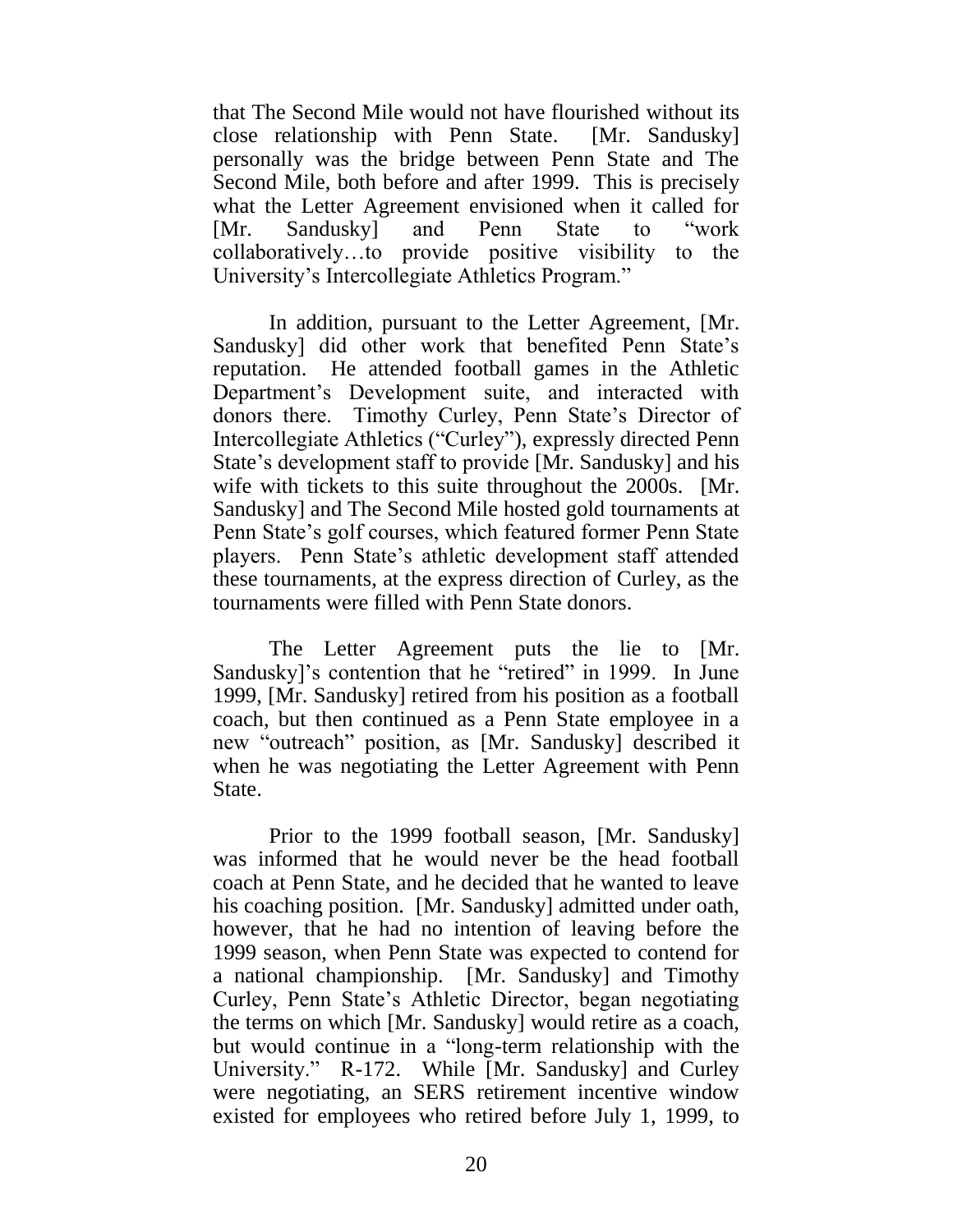receive enhanced pension benefits. [Mr. Sandusky] and Curley agreed that [Mr. Sandusky] would "retire" as a coach, but then would be immediately rehired as an "emergency hire" to coach the 1999 season. Overlaying this bridge employment as an emergency-return-to-service annuitant, [Mr. Sandusky] also contracted to be an outreach employee under the Letter Agreement.

It is the presence of the Letter Agreement that makes this case unique, and that together with the other unique facts and circumstances, proves [Mr. Sandusky]'s status as a school employee. In the Letter Agreement, [Mr. Sandusky] and Penn State agreed in writing that Penn State would continue to provide [Mr. Sandusky] with valuable consideration in the form of, *inter alia*, cash, tickets, office space, and access after he retired as a coach. In exchange, [Mr. Sandusky] would work to promote the University. Penn State gave [Mr. Sandusky] the tools to do this job – such things as an office, access to Penn State's logo and player images for the TIPS program, and football tickets. Penn State could have taken those away at any time. The Letter Agreement documents the existence of an employment relationship between Penn State and [Mr. Sandusky] that continued after June 30, 1999. Therefore, [Mr. Sandusky]'s crimes were those of a "school employee" under the Forfeiture Act.

 $(Id.$  at 35–37.) The instant appeal followed.<sup>17</sup>

 $17$  Our scope of review is limited to determining whether constitutional rights were violated, whether the adjudication is not in accordance with the law, whether local agency procedures have been violated, or whether "any findings of fact made by the agency and necessary to support its adjudication are not supported by substantial evidence." *Drennan v. City of Philadelphia, Board of Pensions & Retirement*, 525 A.2d 1265, 1266 (Pa. Cmwlth. 1987); *see* Section 754(b) of the Local Agency Law, 2 Pa. C.S. §754(b).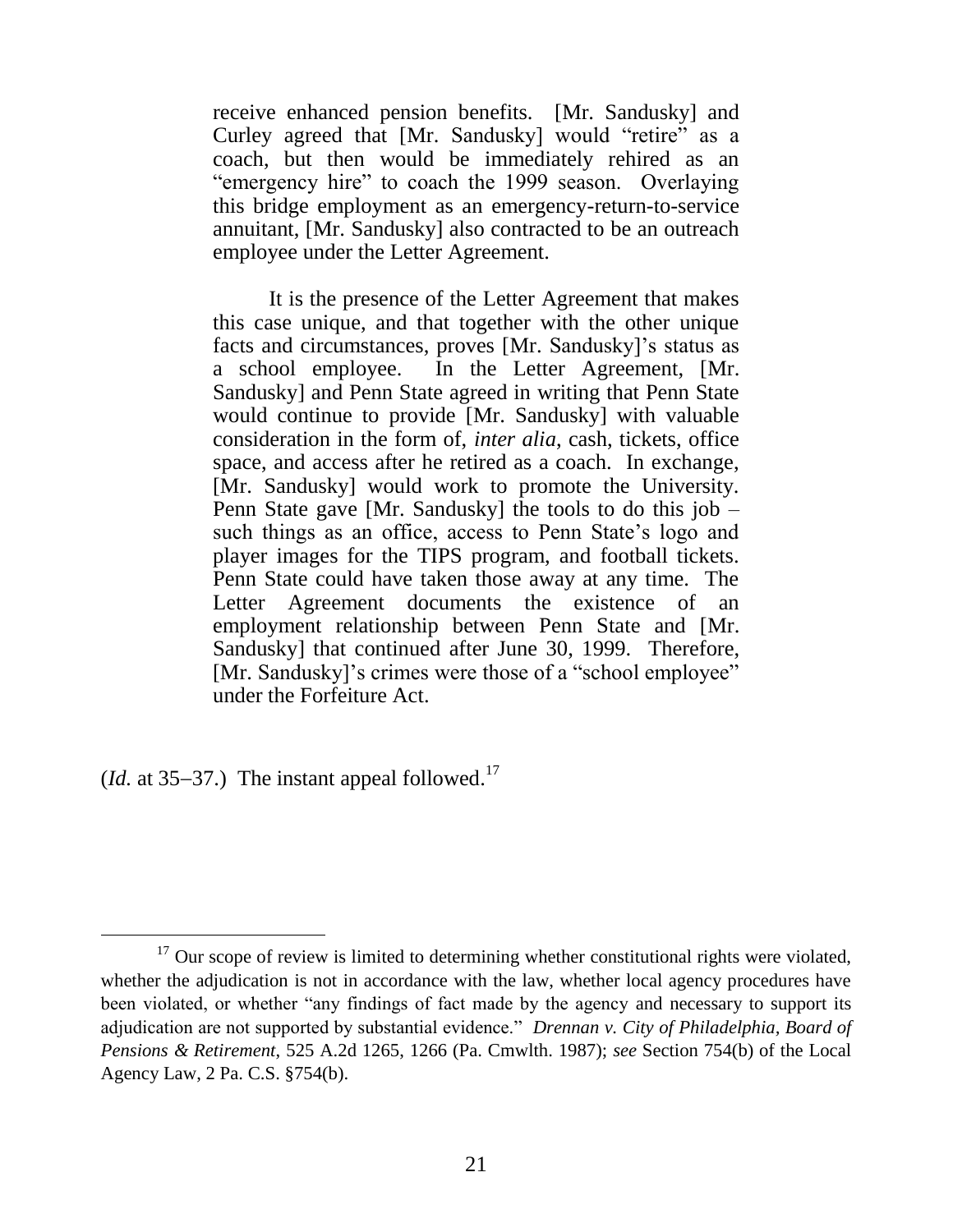On appeal, the Sanduskys first contend that substantial evidence does not support the Board's finding that Mr. Sandusky was a "school employee" on or after September 13, 2004, such that his convictions trigger forfeiture of his pension benefits. Because we find that the consideration PSU provided Mr. Sandusky in exchange for his agreement to retire was neither "remuneration" for continued services to PSU nor "regular," we agree.

### **A.**

We begin by analyzing the Retirement Code from which SERS and the Board derive their authority. As discussed above, the Retirement Code defines a "school employee" as "any person engaged in work relating to a public school for any governmental entity and for which work he is receiving regular remuneration as an officer, administrator or employee excluding, however, any independent contractor or a person compensated on a fee basis."24 Pa. C.S. §8102. Unfortunately, it does not define the term "remuneration" or "regular remuneration." *See* 24 Pa. C.S. §8102.

"Remuneration" appears twice in the Retirement Code. First, "regular remuneration" must be provided by a public school to its employee in order for the employee to qualify as a "school employee" under 24 Pa. C.S. §8102. Second, "remuneration" appears in the definition of "compensation," which is used to calculate SERS' members' benefits upon their retirement:

> Pickup contributions plus any remuneration received as a school employee *excluding reimbursements for expenses incidental to employment and excluding any bonus, severance payments, any other remuneration or other emolument received by a school employee during his school*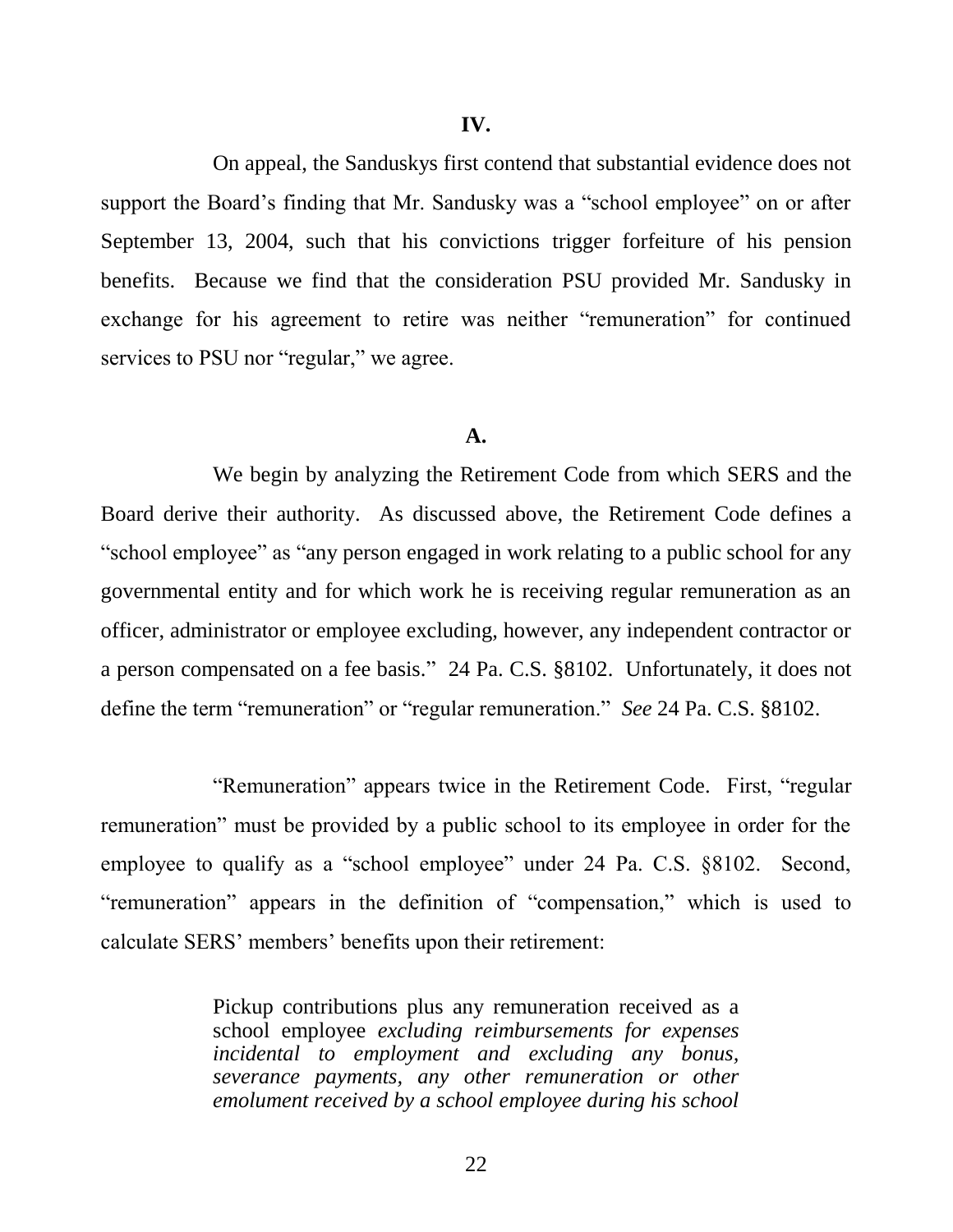*service which is not based on the standard salary schedule under which he is rendering service,* payments for unused sick leave or vacation leave, bonuses or other compensation for attending school seminars and conventions, payments under health and welfare plans based on hours of employment or any other payment or emolument which may be provided for in a collective bargaining agreement which may be determined by the Public School Employees' Retirement Board to be for the purpose of enhancing compensation as a factor in the determination of final average salary, and excluding payments for military leave and any other payments made by an employer while on USERRA leave, leave of absence granted under 51 Pa. C.S. §4102 (relating to leaves of absence for certain government employees), military leave of absence granted under 51 Pa. C.S. §7302 (relating to granting military leaves of absence), leave granted under section 1178 of the act of March 10, 1949 (P.L. 30, No. 14), known as the Public School Code of 1949, or other types of military leave, including other types of leave payments, stipends, differential wage payments as defined in IRC  $§414(u)(12)$  and any other payments, provided, however, that the limitation under section 401(a)(17) of the Internal Revenue Code of 1986 (Public Law 99-514, 26 U.S.C.  $$401(a)(17)$  taken into account for the purpose of member contributions, including regular or joint coverage member contributions, regardless of class of service, shall apply to each member who first became a member of the Public School Employees' Retirement System on or after July 1, 1996, and who by reason of such fact is a noneligible member subject to the application of the provisions of section 8325.1 (relating to annual compensation limit under IRC §401(a)(17)).

24 Pa. C.S. §8102 (emphasis added).

The Retirement Code provides a restrictive definition of "compensation," seeking to "preserve the actuarial integrity of the retirement fund by exclud[ing] from the computation of employes' final average salary all payments which may artificially inflate compensation for the purposes of enhancing retirement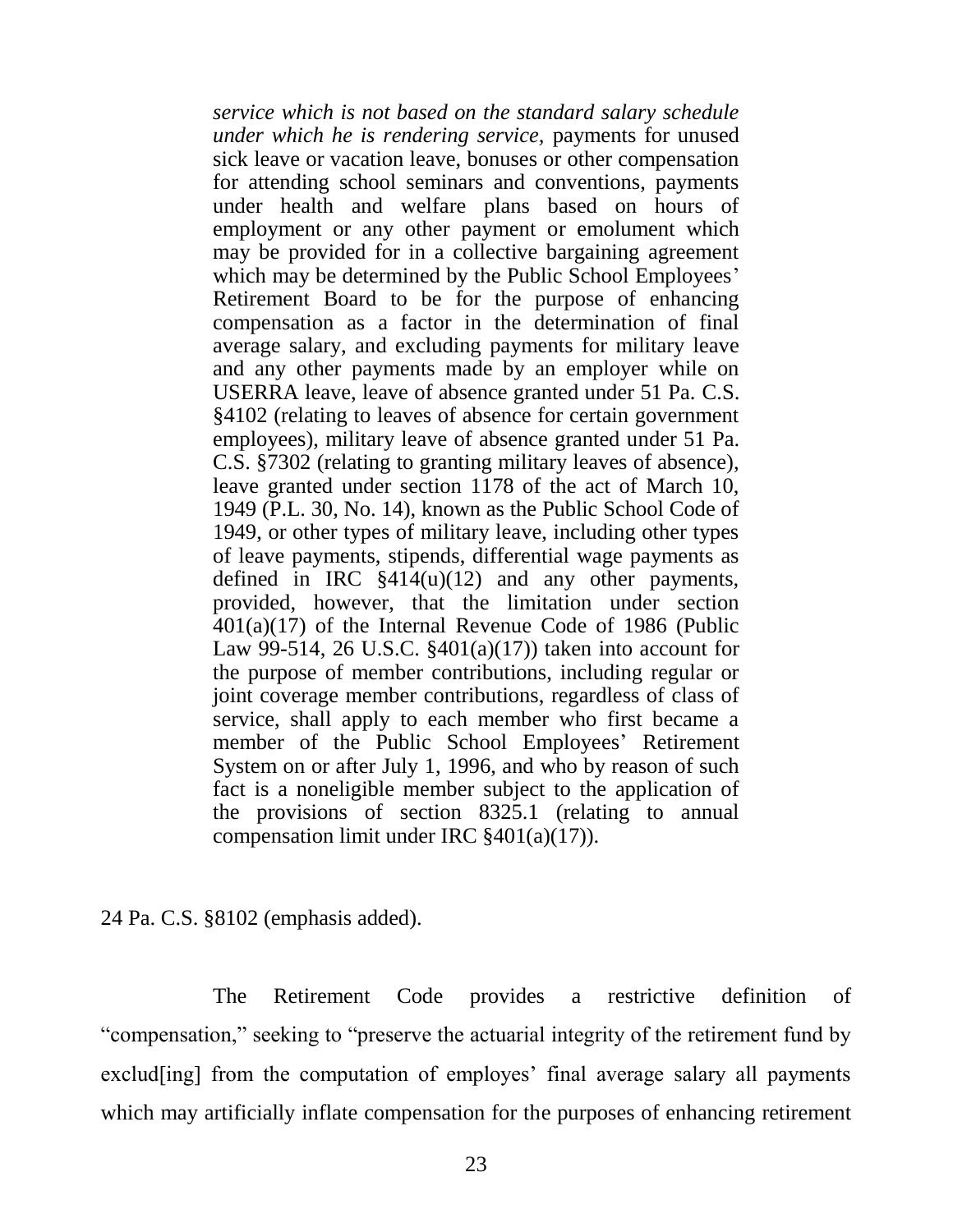benefits." *Christiana v. Public School Employees' Retirement Board*, 669 A.2d 940, 944 (Pa. 1996) (internal quotation marks omitted) (alterations in original). Based on this objective, the Board concluded that the definition of "regular remuneration" as included in the meaning of "school employee" was necessarily broader than the definition of "remuneration" included within the meaning of "compensation." While we need not decide this precise question, it is significant that "remuneration" is qualified by the word "regular" in the definition of "school employee" but is not so restricted in the definition of "compensation," a fact which the Board apparently did not consider.

## *1. \$168,000.00 Lump-Sum Payment*

In *Christiana*, the superintendent of a school district challenged the Board's exclusion of certain annuities he purchased from the calculation of his final compensation for retirement purposes. 646 A.2d 645, 649 (Pa. Cmwlth. 1994) (*en banc*), *aff'd*, 669 A.2d 940 (Pa. 1996). In affirming the Board's determination, we explained:

> standard salary and regular remuneration are defined by the Board as take-home cash, *including,* among others, (i) amounts withheld for tax remittances; (ii) amounts picked up as contributions to PSERS; and (iii) amounts appropriately deferred in qualifying deferred compensation programs, and *excluding,* fringe benefits, bonuses, severance payments, and *non-salary reduction Internal Revenue Code § 403(b) tax sheltered annuities.*

*Id.* at 649–50 (emphasis in original). Insofar as the superintendent received a severance payment, we agreed that it constituted "non-standard salary, non-regular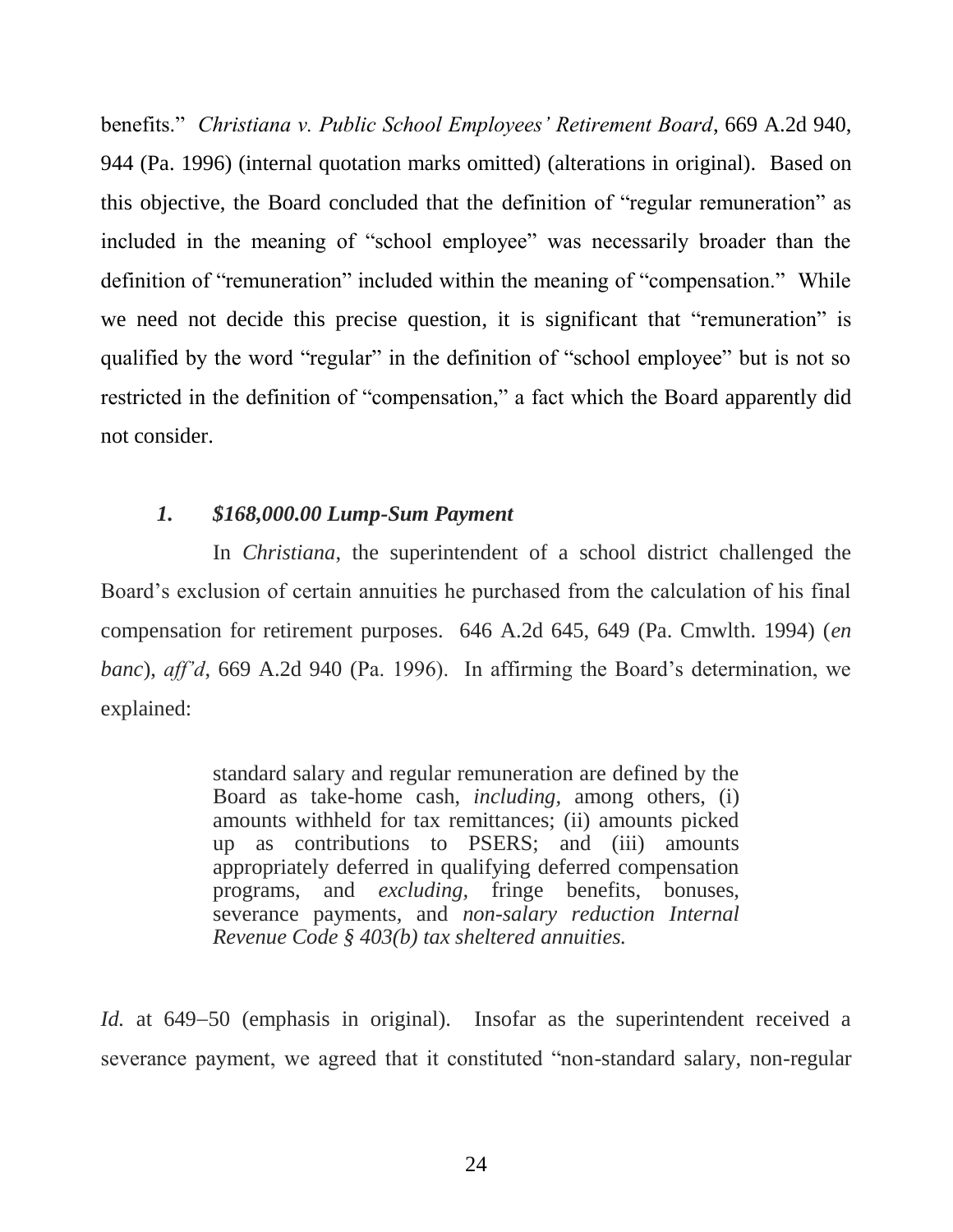remuneration" and, therefore, excluded it from the calculation of his compensation. *Id.* at 650.

On appeal, the Supreme Court stated, "The Board has developed the concepts of 'standard salary' and 'regular remuneration' as part of its understanding of compensation," and cited the definition set forth by our Court with approval. *Christiana*, 669 A.2d 940, 945 (Pa. 1996). Thus, although "regular remuneration" is distinct from "compensation," the two definitions both exclude severance payments—the first, because severance payments are not "regular" payments provided for services rendered and the latter because its statutory definition expressly excludes them. 18

The Retirement Code defines severance payments as "any payments for unused vacation or sick leave and any additional compensation contingent upon retirement including payments in excess of the scheduled or customary salaries provided for members within the same governmental entity with the same educational and experience qualifications who are not terminating service." 24 Pa. C.S. §8102.<sup>19</sup> We further refined this definition in *Dowler v. Public School Employes' Retirement Board*, explaining, "under the [Retirement] Code, all payments, other than for regular

<sup>&</sup>lt;sup>18</sup> Excluding severance payments also comports with the plain language and common meaning of the phrase "regular remuneration." *See* Merriam-Webster's Collegiate Dictionary 1048- 49 (11th ed. 2004) (defining "regular" as "normal, standard… conforming to the normal or usual manner or inflection"); Black's Law Dictionary 1322 (8th ed. 2004) (defining "remuneration" as "1. Payment; compensation. 2. The act of paying or compensating.").

<sup>&</sup>lt;sup>19</sup> Whether a particular payment constitutes a "severance payment" is a question of law. *Dowler v. Public School Employes' Retirement Board*, 620 A.2d 639, 643 (Pa. Cmwlth. 1993).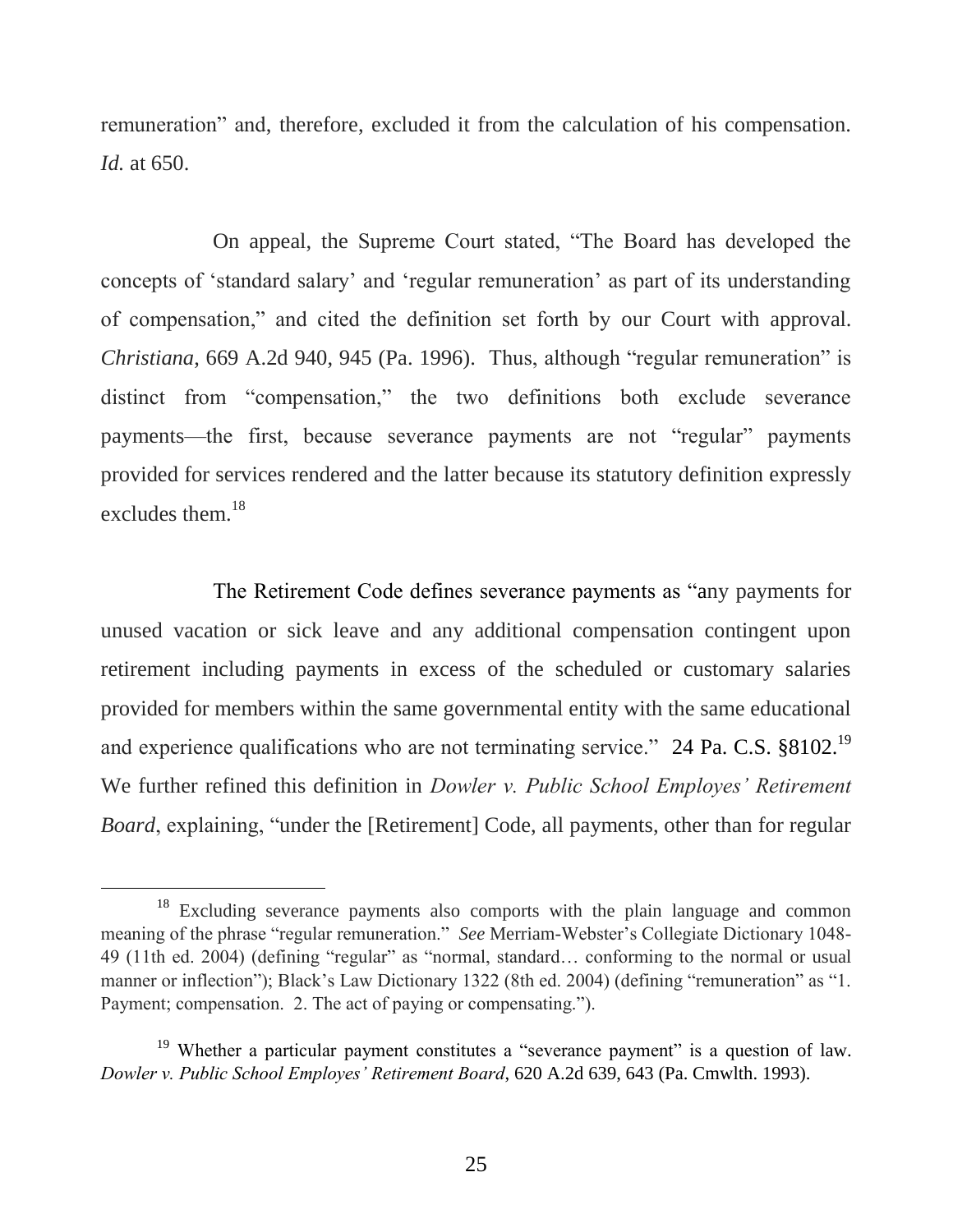professional salary, which are part of an agreement in which a professional member agrees to terminate school service by a date certain, are prima facie severance payments." 620 A.2d 639, 643 (Pa. Cmwlth. 1993). To rebut a *prima facie* showing that the payment is a severance payment, one must "show[ ] that the payment is in accord with the [employer's] scheduled or customary salary scale … for personnel with the same educational and experience qualifications who are not terminating service." *Id.* In that case, we affirmed the Board's finding that a payment constituted a severance payment due to the fact that it was paid pursuant to a written agreement which "demonstrate[d] the parties' intention to pay a sum of money, not a part of the claimant's regular salary, upon the claimant's agreeing to retire by July 1, 1988." *Id.* at 643.

Similarly, at issue in *Christiana* was a resolution adopted by the school board after it learned that its then-superintendent intended to retire, which provided in pertinent part:

> [t]hat the District shall provide the Superintendent with an annuity or other equivalent payment at a cost to the District of \$19,200 for purposes of purchasing for the Superintendent pension credit under the State Retirement Plan for service as an educator in positions prior to his employment under the Pennsylvania retirement system, as permitted by the laws of Pennsylvania….

669 A.2d at 941. On appeal, the Supreme Court affirmed our finding that the \$19,200.00 annuity purchase the school district made after being advised of the superintendent's impending retirement was part of a severance package because substantial evidence supported the determination that "the annuity payments were remuneration that was not based on the standard salary schedule for which [the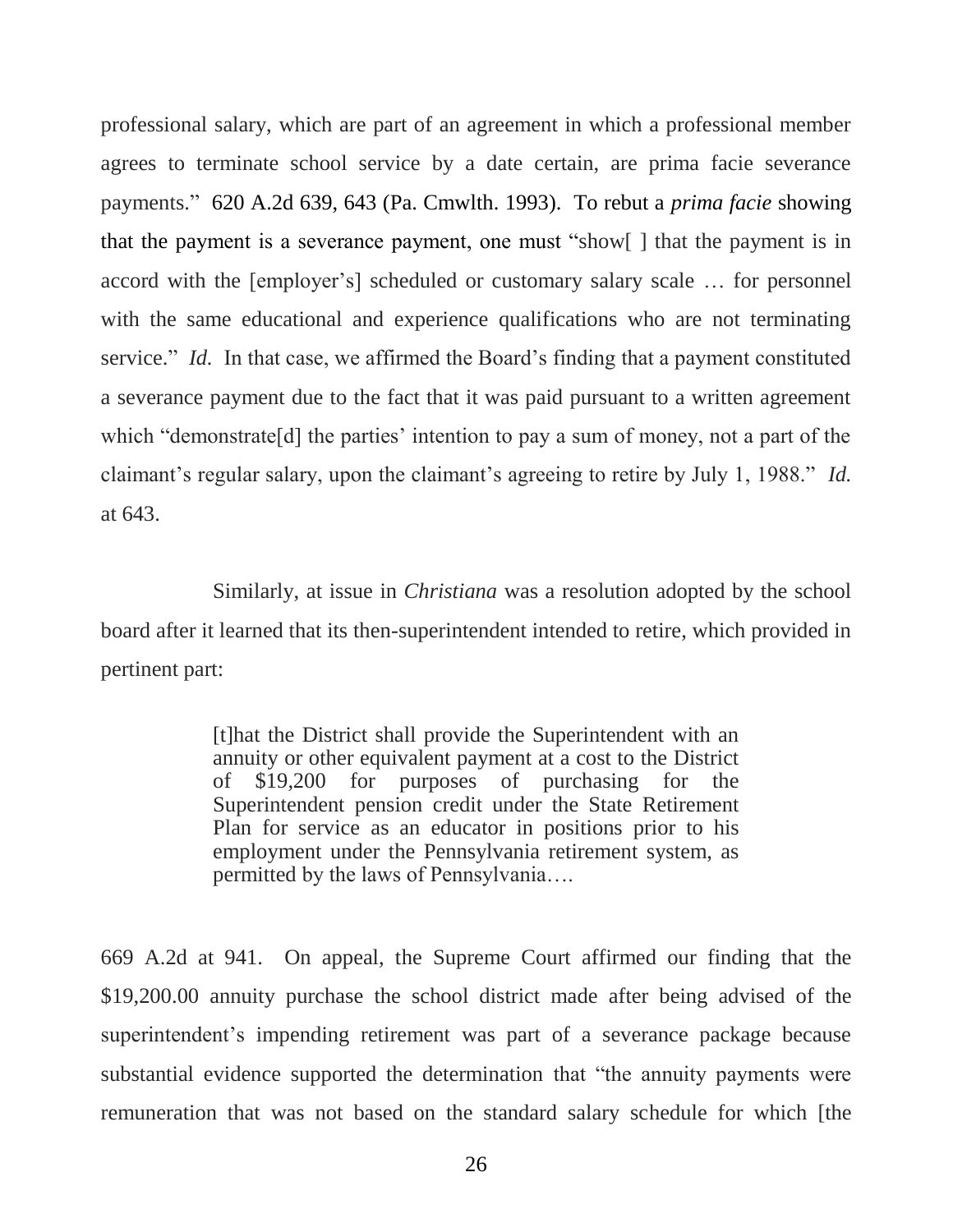superintendent] was rendering service, and that the \$19,200 payment was a severance payment." *Id.* at 946.

Under the test set forth in *Dowler*, the \$168,000.00 lump-sum payment to Mr. Sandusky is a *prima facie* severance payment and, therefore, by definition, excluded from "regular remuneration." Indeed, the record established that the payment was provided to him only pursuant to the Retirement Perquisites Agreement and not as part of his "regular professional salary." There is no evidence indicating that he received such payments in the past, and by the terms of the Agreement, the lump-sum payment was a single, unscheduled, one-time benefit that was not in any way "regular." Likewise, there was no evidence presented that other similarlysituated employees who were not retiring received such a benefit.

Further, as per the face of the Agreement, Mr. Sandusky's retirement on June 29, 1999, was a condition precedent to his receipt of the lump sum, as the Agreement provided:

> I am pleased to confirm the following perquisites to be extended to you upon and after your retirement on June 29, 1999: The University will pay you the amount of One Hundred Sixty-eight Thousand and 00/100 (\$168,000.00) Dollars in lump sum, less applicable withholdings as required by law, on or before July 31, 1999.

(R.R. at 385a.)

The fact that Mr. Sandusky was rehired on an emergency basis for 95 days pursuant to the legal authority in 71 Pa. C.S. §5706 (a.1) and, in fact, wanted to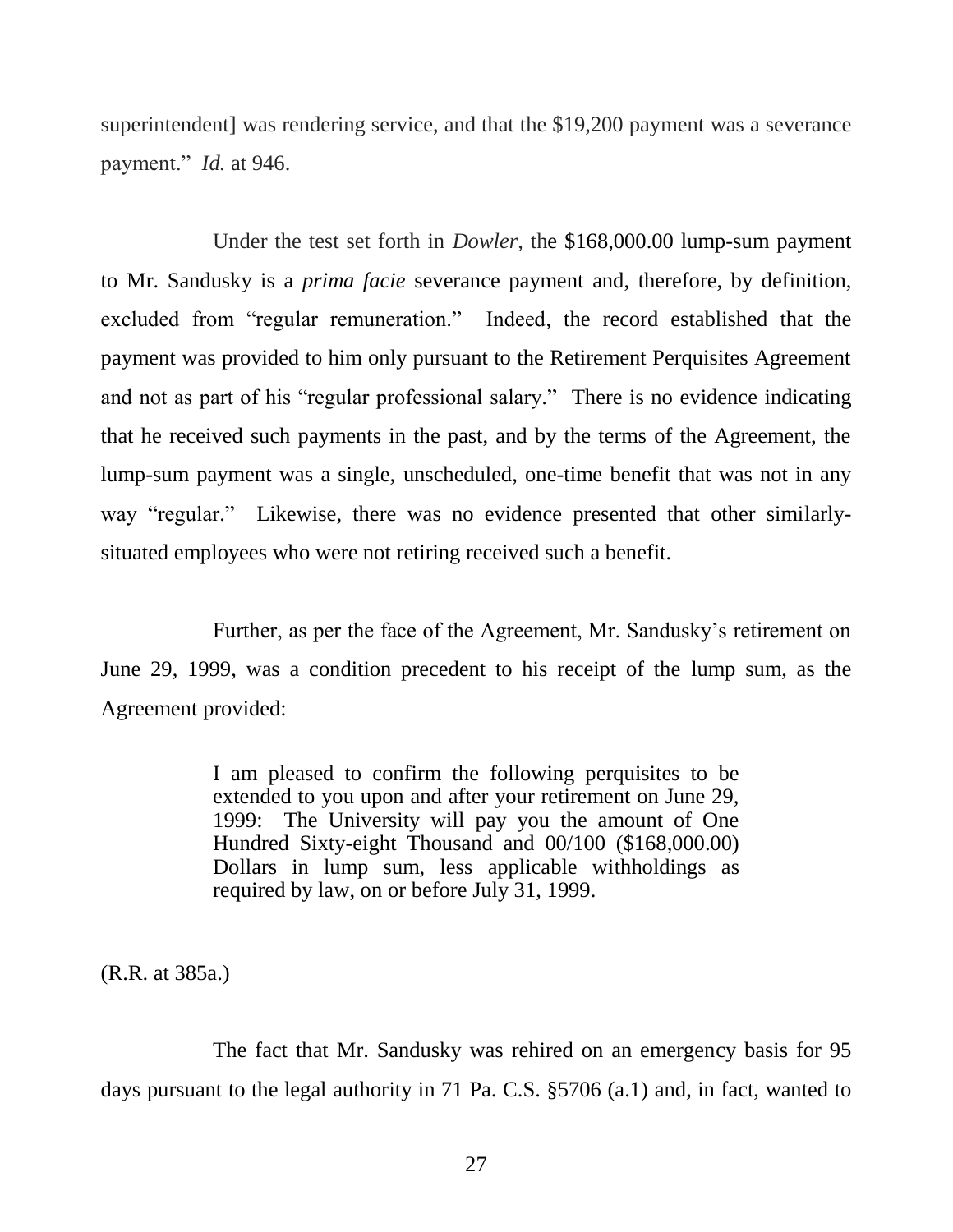be temporarily rehired, does not in and of itself convert his retirement into a "sham." In other words, the critical inquiry in determining whether the Agreement required Mr. Sandusky to retire in 1999 is not whether he subsequently engaged in emergent employment for 95 days, but rather, whether he continued an employee-employer relationship with PSU beyond the emergency period. Because the lump sum was paid pursuant to the Agreement which facially demonstrated Mr. Sandusky's and PSU's intent that Mr. Sandusky receive a sum of money not part of his regular salary upon his agreement to retire by July 31, 1999, prima facie evidence of a severance payment exists. *Dowler*, 620 A.2d at 643. Although the Board argues that the lump sum was not a severance payment but rather a cash advance for future services rendered *ad infinitum*, no evidence has been offered in rebuttal that a \$168,000.00 lump sum, advance payment is the customary salary PSU affords to employees who offer outreach services (or any services, for that matter) on its behalf.<sup>20</sup> As such, we find as a matter of law that the \$168,000.00 payment constituted a severance payment rather than "regular remuneration."

# *2. Office Space, Access to Athletic Facilities, and Tickets to Athletic Events*

The Board also determined that Mr. Sandusky received other forms of "regular remuneration" in addition to the lump-sum payment. Specifically, it determined that "valuable consideration" was provided to Mr. Sandusky in the form

<sup>&</sup>lt;sup>20</sup> Although the Board did not determine the exact date on which Mr. Sandusky's employment terminated, it found that he was employed with PSU until at least 2008 or 2009. Thus, Mr. Sandusky would have been paid about \$14,222.00 to \$16,800.00 per year for his services if the \$168,000.00 were, in fact, advance payment. Of course, had he not faced criminal prosecution, his purported employment may have continued longer, even further diminishing the annual average of his "remuneration" under the Agreement.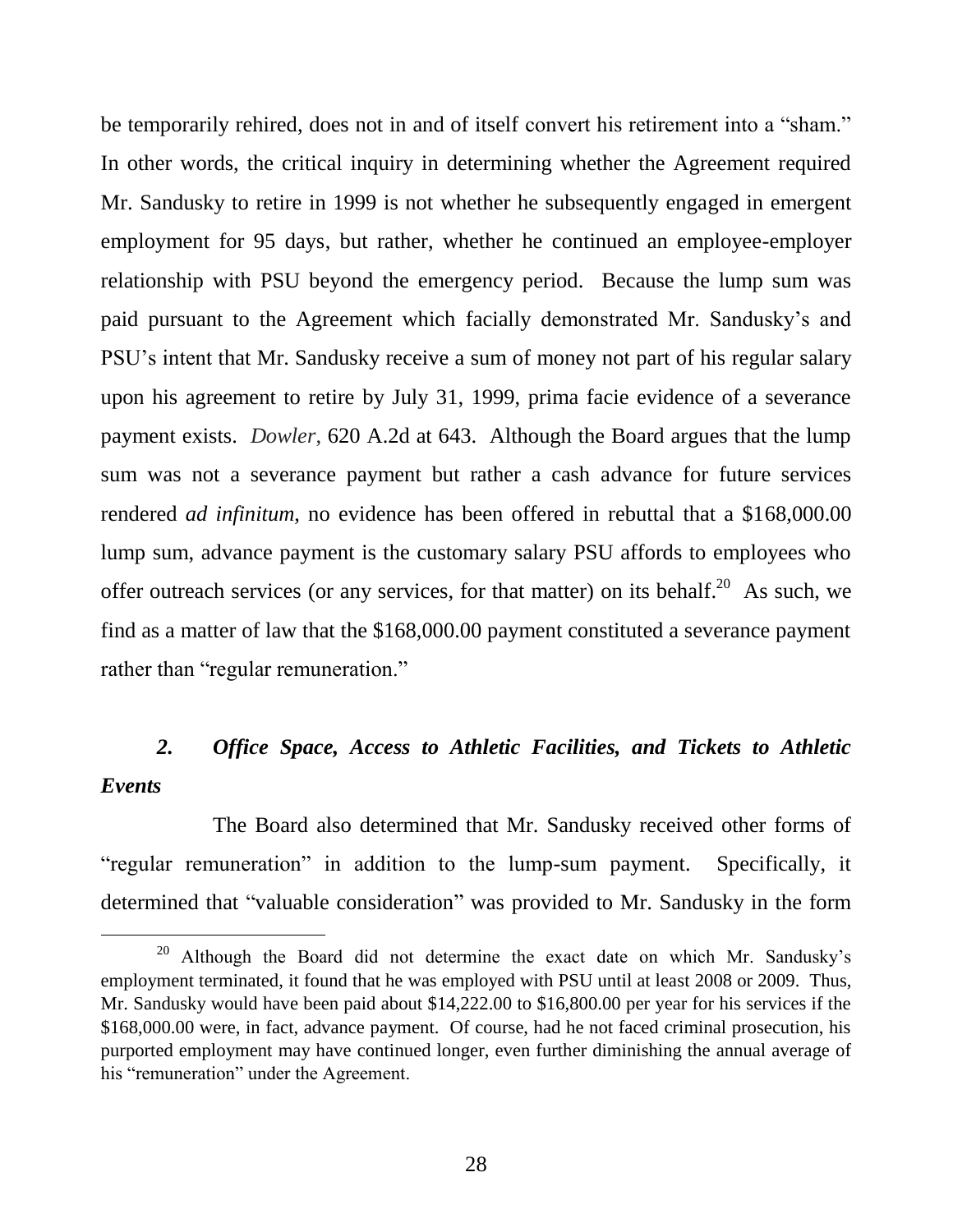of tickets, office space and access to PSU facilities and concluded that because Mr. Sandusky "was receiving consideration from Penn State," he was a PSU employee under the Retirement Code. (12/18/14 Board Decision, at 35, 41.)

First, we disagree with the Board's attempt to equate "regular remuneration" with "valuable consideration." Although "regular remuneration" necessarily encompasses the provision of valuable consideration in exchange for services rendered, not all "valuable consideration" is remuneration *regularly* provided. Such an interpretation effectively reads the word "regular" out of the phrase "regular remuneration."

Moreover, while it is undisputed that Mr. Sandusky received these perks, his access to PSU facilities and the office space he was provided are not at all unprecedented and indeed are consistent with his undisputed status as a professor emeritus as the Board recognized. As per PSU's Policy HR-25 governing "Emeritus Rank," emeritus professors generally enjoy access to PSU's recreational facilities as well as office space on an as-available basis. Consistent with Policy HR-25, Mr. Sandusky had access to an office until 2007 or 2008 when the space was needed for another individual. The fact that Mr. Sandusky was afforded office space and access to PSU facilities does not lend credence to the Board's conclusion that Mr. Sandusky received regular remuneration after 1999.

Finally, with regard to the football tickets the Sanduskys received, the only evidence of record indicates that such tickets were regularly provided to former football coaches for purposes of eliciting donations from alumni and other donors whose donations afforded them an opportunity to interact with the coaches in the ICA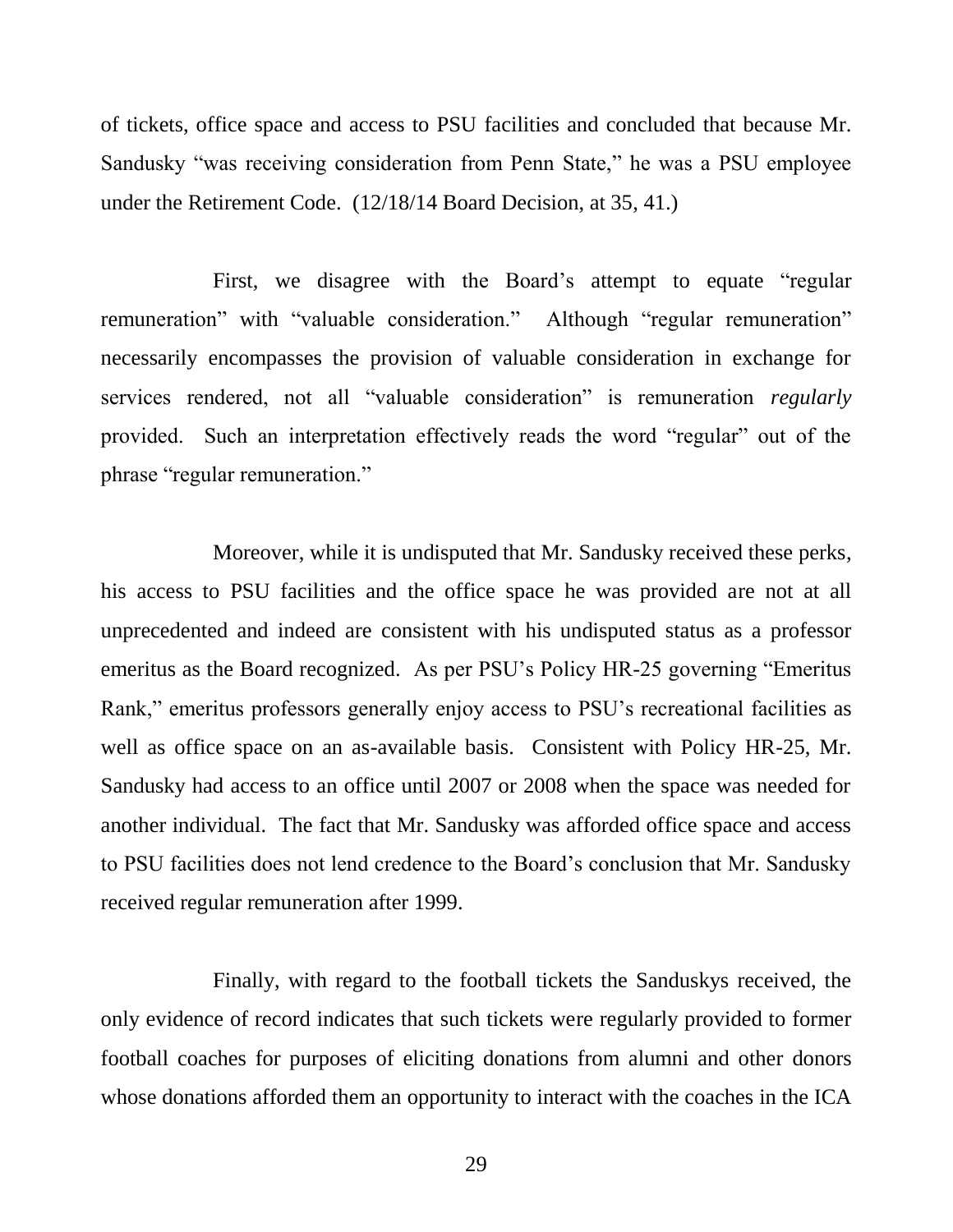Department suite. Indeed, the Board's own findings of fact indicate that former football coaches were regularly present in the ICA Department suite, which was a "major development tool for the Penn State Athletic Department." (*Id.* at 78.) There exists no evidence to support the Board's conclusion that Mr. Sandusky was provided these tickets in exchange for services rendered after 1999 as opposed to his status as a former football coach—a status from which PSU hoped to prosper.

### **B.**

Regardless of whether Mr. Sandusky received "regular remuneration" under the Retirement Code, he does not qualify as a "school employee" because he did not maintain an employee-employer relationship with PSU after 1999. Pursuant to 24 Pa. C.S. §8102, it is not enough that Mr. Sandusky engaged in "work relating to" PSU; rather, to be a "school employee," he had to complete that work on PSU's behalf, as an employee of PSU. *Id.* While it is doubtless that Mr. Sandusky did perform work for The Second Mile relating to PSU, there is no evidence to support the finding that this work was performed *for* PSU.

In concluding that Mr. Sandusky was an employee of PSU, the Board makes much ado about the association between The Second Mile and PSU and Mr. Sandusky's efforts to continue that association after his retirement. To this end, the Board explained:

> [Mr. Sandusky] did work collaboratively with Penn State to promote Penn State's image after 1999. The Letter Agreement had an initial term of five years and necessarily was renewed thereafter because [Mr. Sandusky] continued to work collaboratively with Penn State at least until 2009.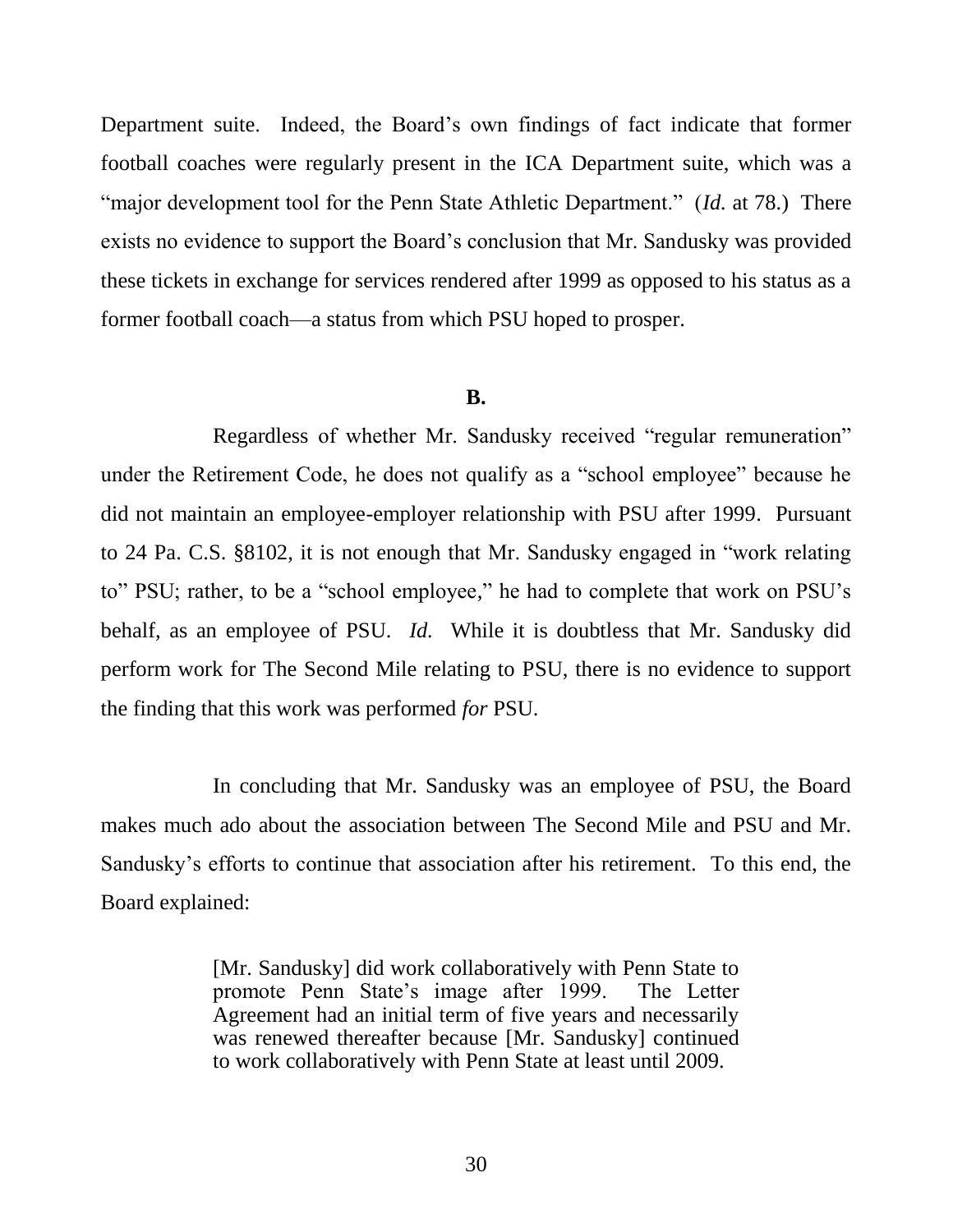The close ties between Penn State and The Second Mile enhanced Penn State's image. The Second Mile and Penn State enjoyed a symbiotic relationship, in which The Second Mile benefited from increased donations and recognition as a result of its association with Penn State, and Penn State benefited by enhancing the reputation of the University and its athletic program through its close alliance with a well-respected charity. [Mr. Sandusky] even admitted at the January 7, 2014  $\lceil \cdot \rceil$  hearing in this matter that The Second Mile would not have flourished without its close relationship with Penn State. [Mr. Sandusky] close relationship with Penn State. personally was the bridge between Penn State and The Second Mile, both before and after 1999….

 $(12/18/14$  Board Decision, at 35–36.)

This analysis misses the mark. Simply because Mr. Sandusky "worked collaboratively with" PSU in his capacity as a leader of The Second Mile does not mean that he worked "for" PSU, nor does the fact that the two entities maintained a strong, mutually beneficial relationship. While Mr. Sandusky may very well have been "the bridge between Penn State and The Second Mile, both before and after 1999," the only evidence indicates that after 1999, he maintained this "bridge" as a full-time consultant for The Second Mile, not as an employee of PSU, even though PSU also benefited from the continued alliance.

As we explained in *Golebieski v. Public School Employees' Retirement Board*, to "work for" a governmental entity is to enter into an employer-employee relationship with that entity. 636 A.2d 268, 270 (Pa. Cmwlth. 1993), *appeal denied*, 642 A.2d 488 (1994). The mere fact that one performs acts which benefit a government entity does not give rise to the conclusion that he is employed by the government entity. Indeed, the fact that an individual performs acts pursuant to a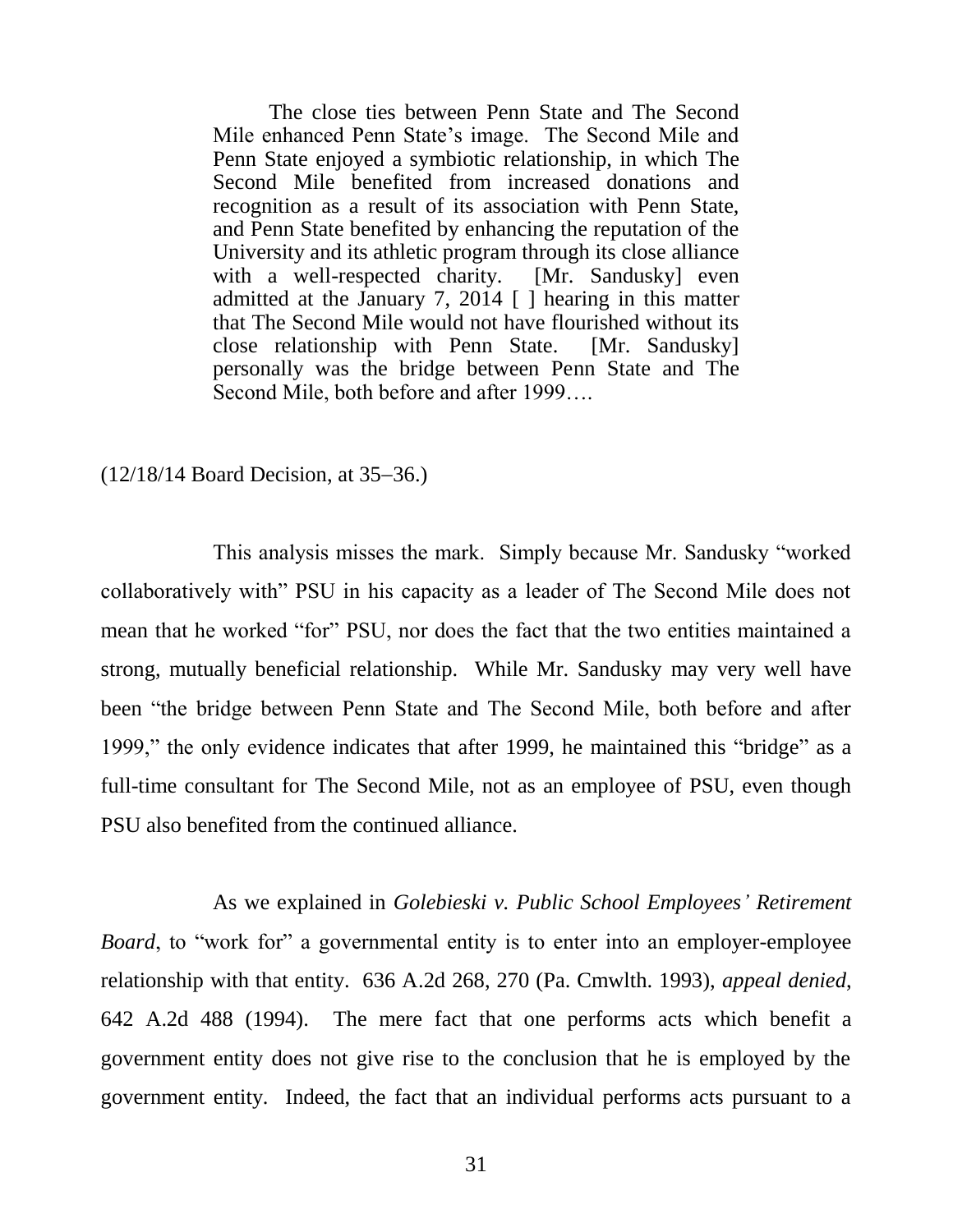private organization's directive which benefit a governmental entity is of no moment. *See id.* at 270 (explaining that although a claimant taught physical and health education classes in a school district and followed a class schedule and curriculum provided by the school district, he did not work for the school district because he was paid by a private company and performed significant other duties specific to the private employer and unrelated to those duties performed with regard to the school district).

Here, the Board conflated the requirements that Mr. Sandusky engage "in work relating to" PSU and that he engage in that work "for" PSU. 24 Pa. C.S. §8102. Mr. Sandusky's performance of services that benefited PSU does not render him a PSU employee. Although there can be no doubt that Mr. Sandusky engaged in work *relating to* PSU insofar as PSU's and The Second Mile's mission closely aligned with PSU's outreach efforts, there exist no facts to support the Board's finding that he completed outreach "for" PSU as opposed to "for" The Second Mile. The Board glossed over this requirement, instead jumping directly to the *Zimmerman* test which distinguishes between independent contractors and employees based upon the nature of the work performed, the terms and conditions governing such work, and various other factors of the work relationship. However, the *Zimmerman* test does not apply under these circumstances because there has been no showing that Mr. Sandusky worked for PSU beyond 1999 in any capacity and, therefore, there is no need to determine whether this work was done on an employee or independent contractor basis.<sup>21</sup> See Zimmerman v. Public School Employees' Retirement Board,

<sup>&</sup>lt;sup>21</sup> Wisely, the Board did not find and does not argue before this Court that Mr. Sandusky's post-1999 speaking engagements at PSU, for which he was separately compensated by PSU, are part of his purported employment relationship. Therefore, we need not analyze whether Mr. **(Footnote continued on next page…)**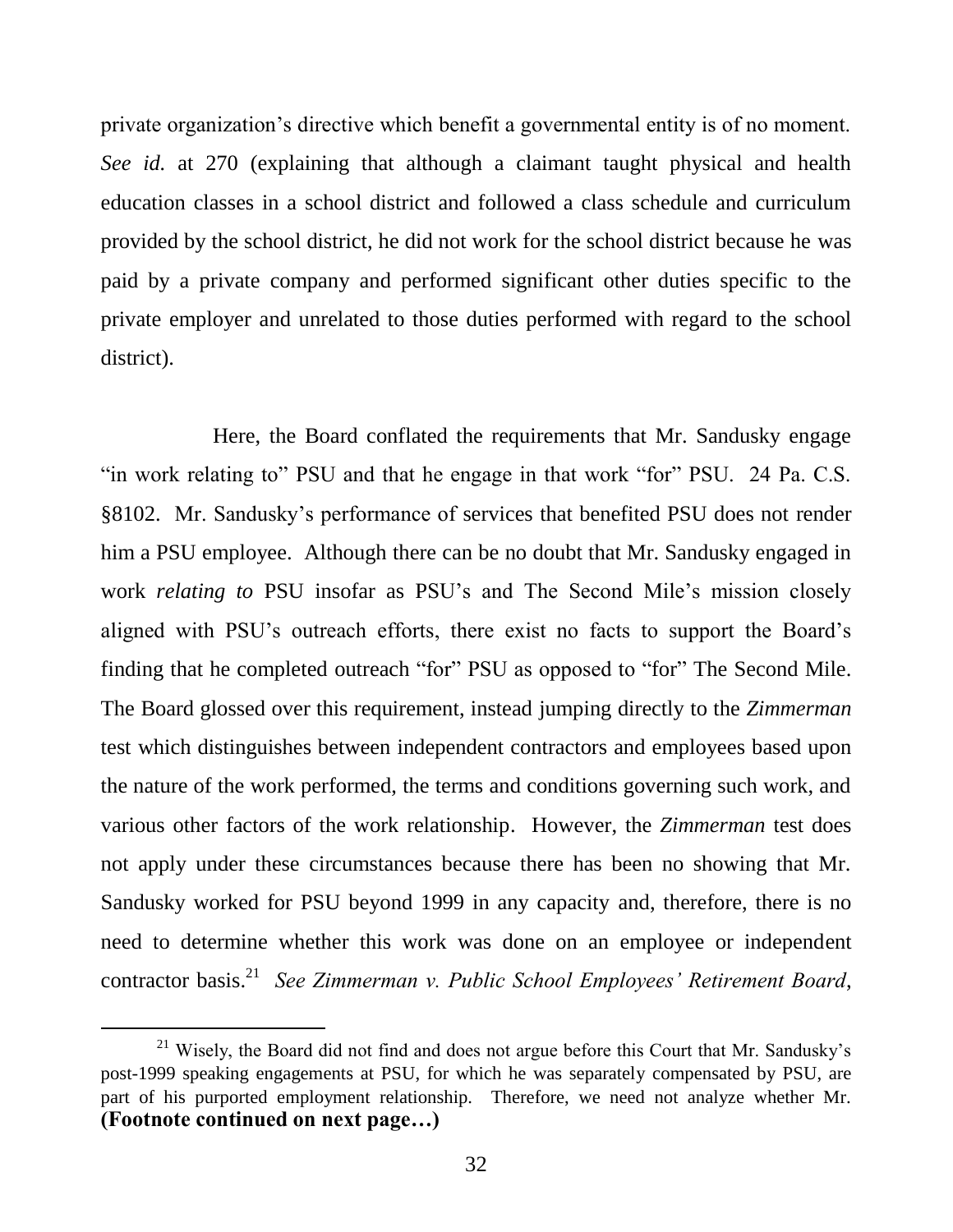522 A.2d 43, 44 (Pa. 1987) (explaining that the ten-factor test applies to determine whether one "is an employee or independent contractor").

Additionally, as in *Golebieski*, here, Mr. Sandusky completed additional tasks which were unrelated to PSU: namely, fundraising for The Second Mile, serving as the Chairman of the Strategic Planning Committee, recruiting a campaign committee and chairing that committee, attending board meetings throughout the Commonwealth, and fulfilling various speaking engagements. Not surprisingly, there is no evidence indicating that Mr. Sandusky participated in outreach efforts with regard to any organization other than The Second Mile, despite the fact that the Retirement Perquisites Agreement stated that his collaborative efforts with PSU would continue with The Second Mile and other organizations.<sup>22</sup>

## **C.**

Having determined that Mr. Sandusky's pension must be reinstated from October 9, 2012, forward, we next examine the rate of interest, if any, applicable to the withholdings.

### **(continued…)**

 $\overline{a}$ 

Sandusky acted as an independent contractor or employee insofar as he fulfilled those speaking engagements.

 $22$  Because we find that Mr. Sandusky was not a "school employee" at the time his underlying criminal actions occurred and, therefore, that the Pension Forfeiture Act does not apply, we need not examine whether application of the Pension Forfeiture Act unconstitutionally impairs his contract rights, as no impairment exists.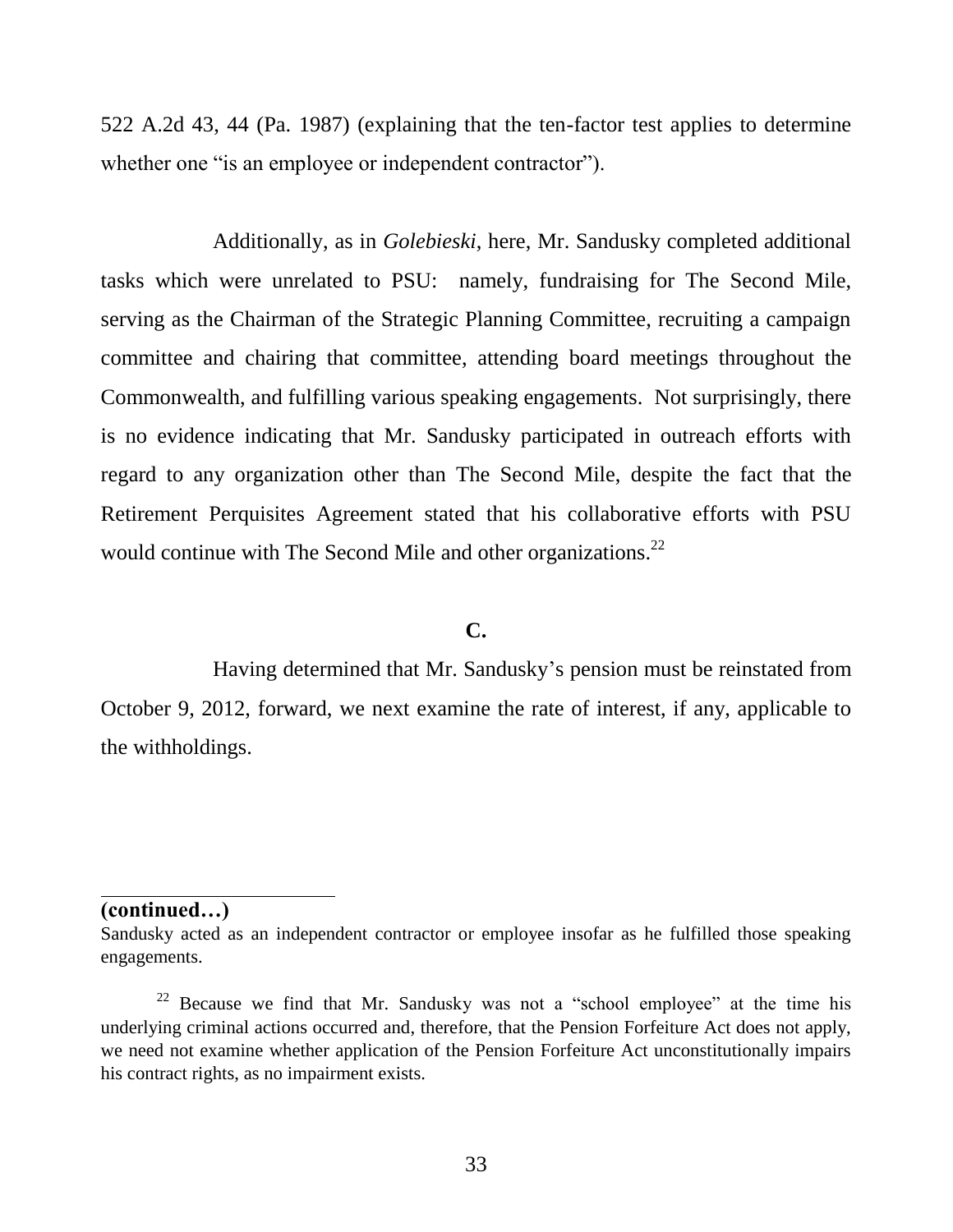## *1. Statutory or Contractual Interest*

l

First, we must analyze whether the Board is under a statutory obligation to pay interest on the withheld retirement allowances. *Braig v. Pennsylvania State Employees' Retirement Board*, 682 A.2d 881, 885 (Pa. Cmwlth. 1996). To this end, it is well recognized that the terms of the Retirement Code "are deemed to be contractually binding on the Commonwealth." *Cianfrani v. State Employees' Retirement Board*, 479 A.2d 468, 472 (Pa. 1984) (*Cianfrani II*). 23

The Board directs our attention to Section 5954(b) of the Retirement Code, providing:

> **Adjustment of errors.**--Should any change or mistake in records result in any member, beneficiary or survivor annuitant receiving from the system more or less than he would have been entitled to receive had the records been correct, then regardless of the intentional or unintentional nature of the error and upon the discovery of such error, the board shall correct the error and so far as practicable shall adjust the payments which may be made for and to such person in such a manner that the actuarial equivalent of the benefit to which he was correctly entitled shall be paid.

<sup>23</sup> *Bellomini v. State Employees' Retirement Board*, 445 A.2d 737 (Pa. 1982) (*Cianfrani I*) was a consolidated appeal in which two former state employees, Cianfrani and Bellomini, challenged the Board's retroactive application of the Pension Forfeiture Act to deny their retirement benefits. Ultimately, the Pennsylvania Supreme Court held that the retroactive application of the Pension Forfeiture Act, which came into law after claimants' retirement rights vested, caused an unconstitutional impairment of the retirement contract obligations and, therefore, invalidated the Act as to anyone whose "retirement benefits rights had vested prior to July 8, 1978." *Id.* at 741. Following that determination, Cianfrani, as a putative class member, sought to collect interest with regard to the wrongfully withheld pension benefits. *Cianfrani II*, 479 A.2d at 469.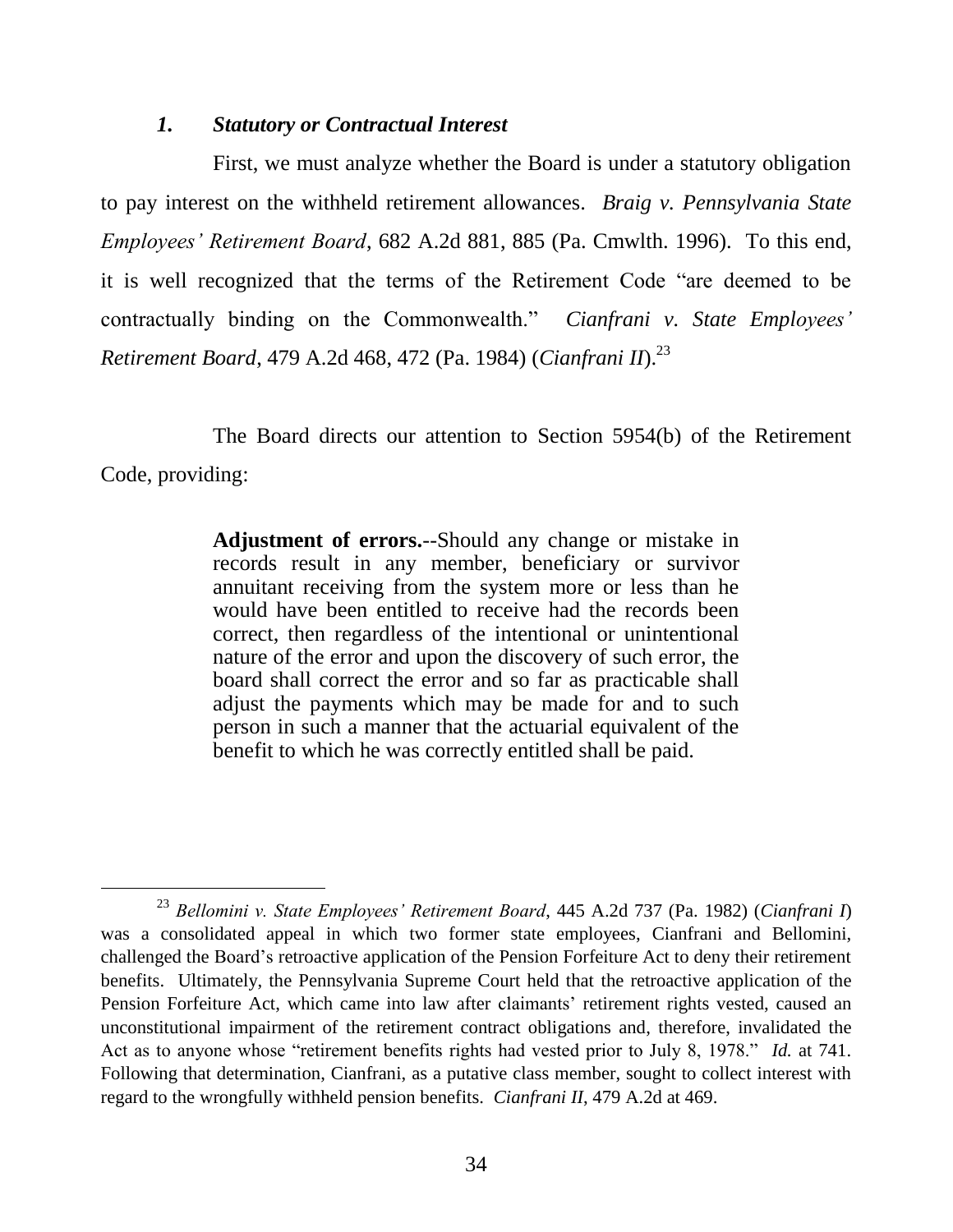71 Pa. C.S. §5954(b). Further, the Retirement Code defines "actuarially equivalent" as "[e]qual present values, computed on the basis of statutory interest and the mortality tables adopted by the board" and specifies that "statutory interest" shall be "[i]nterest at 4% per annum, compounded annually." 71 Pa. C.S. §5102.

However, our Supreme Court expressly considered whether the Retirement Code provides for interest rates on pension benefits withheld by the Board due to a purported forfeiture and subsequently determined to be due and owing in *Cianfrani II*. There, a SERS member and putative class member requested, and the Board denied payment of, his monthly annuity pursuant to a statute which prohibited members from receiving annuities and authorized only lump-sum payments of the contributions the member made during service.  $479$  A.2d at  $469-70$ . After the Board's denial, the statute was deemed unconstitutional as applied to the member, and he sought interest with regard to his wrongfully withheld annuity. *Id.* at 469.

The Supreme Court determined that there existed no statutory duty to pay interest under the Retirement Code, reasoning:

> The provisions of the Retirement Code which specifically address the subject of interest relate to the mechanics of administration of the fund by the Board and require periodic transfers to individual members' accounts of statutory interest during the control and maintenance of the account by the Board. *See* 71 Pa. C.S.A. [*sic*] §§5931(b), 5933(b). No provision in the Act indicates that the legislature intended that the Board, as an instrumentality of the state government, is to be liable for interest except in its role as trustee and administrator of the retirement fund, and then only as a benefit of successful management and investment of the fund portfolio during the period before retirement when the employee is accumulating a stake in the fund.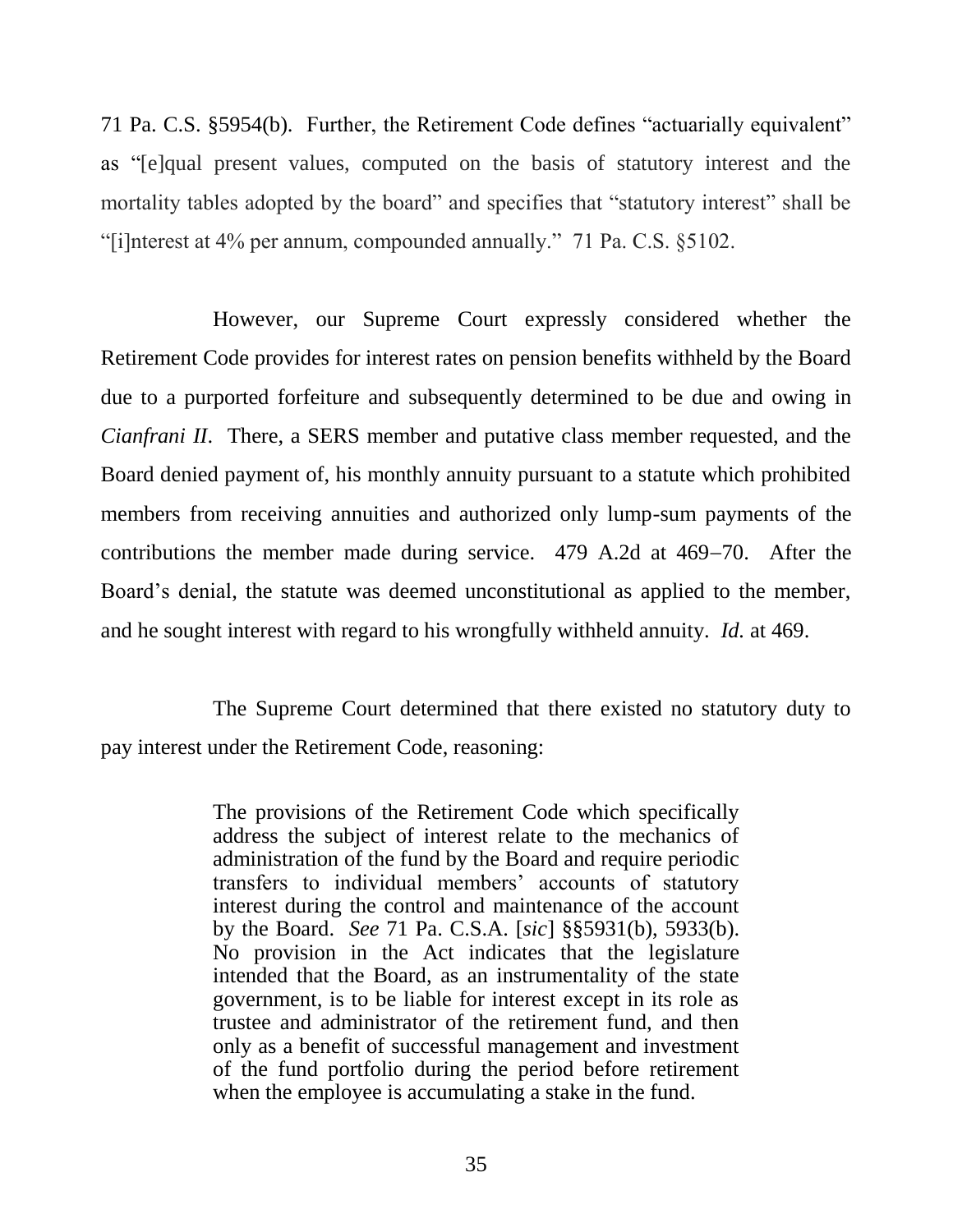Upon either retirement or termination of service, this obligation to credit statutory interest to an individual member's account is terminated by the Retirement Code. Section 5102 provides that in the case of a non-vested member, no interest is to be credited after the date of termination of service; in the case of a vested member, no interest is to be credited after the effective date of retirement.

The Board's obligation to credit Cianfrani's individual member account with statutory interest terminated at the effective date of his retirement, sometime prior to July 8, 1978. *Cianfrani I*, *supra*. Therefore, because Cianfrani's claim for interest relates to a period commencing after his date of retirement, the contractual interest requirements of the Retirement Code do not support his claim. The period during which the Board withheld payment of the monthly annuity is expressly beyond the Commonwealth's statutory and contractual duty, under the Retirement Code, to pay interest.

*Id.* at 472 (internal footnote omitted).

Similarly, *Braig* involved three former judges who were removed from office pursuant to Article V, Section 18 of the Pennsylvania Constitution. *Id.* at 882–84. That Section provides:

> Upon a final order of the court for suspension without pay or removal, prior to any appeal, the justice, judge or justice of the peace shall be suspended or removed from office; and the salary of the justice, judge or justice of the peace shall cease from the date of the order.

Pa. Const. art. V, §18(d)(1). Following their removal, two former judges filed SERS applications electing to receive reduced retirement allowances in the form of a joint and survivor annuity, and the third sought to receive a reduced retirement allowance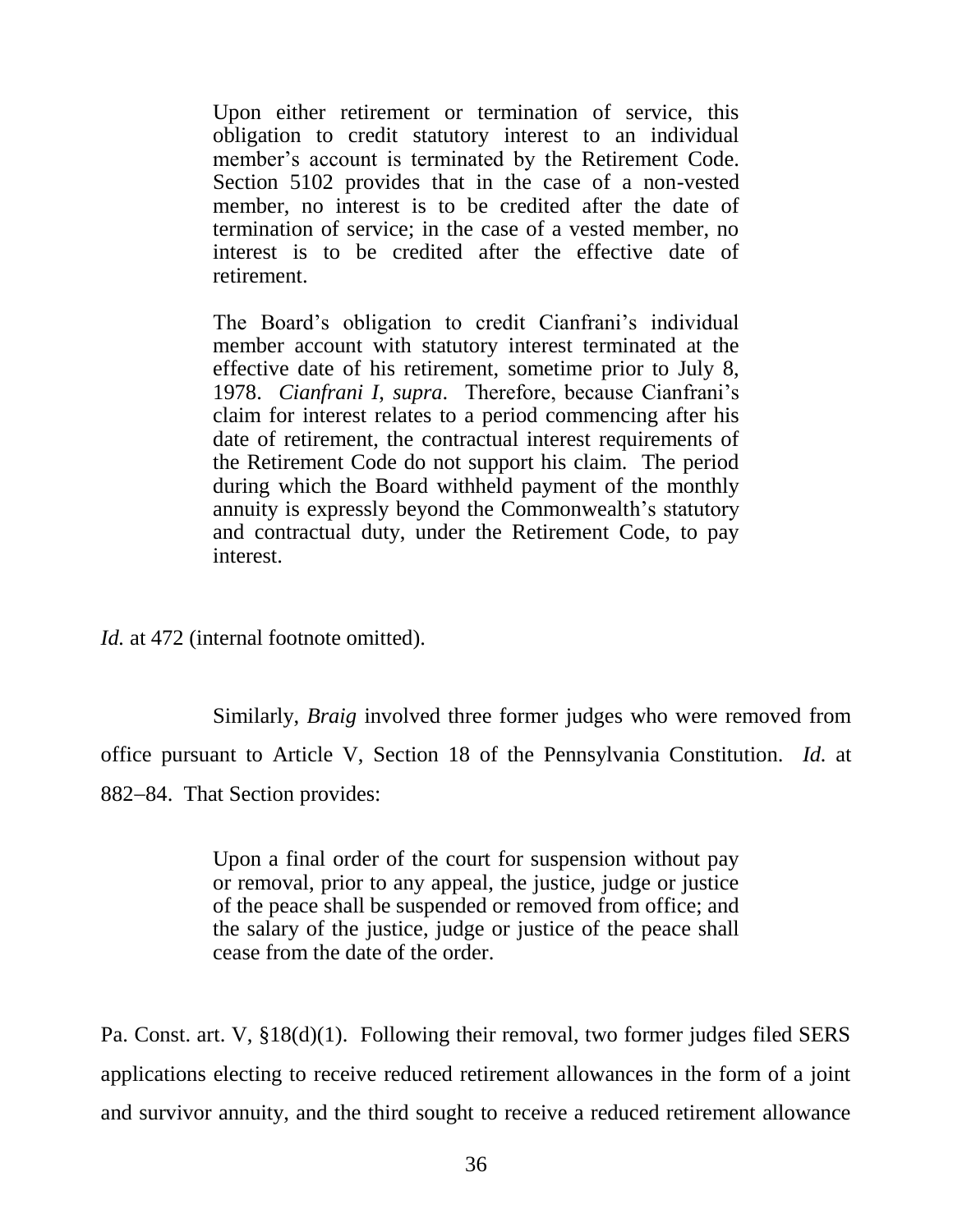for life with a guaranteed total payment. SERS denied all three applications, reasoning that Article V, Section 18 created a pension-forfeiture provision, a ruling that was ultimately reversed by our Supreme Court. *Id.*; *see also Glancey v. State Employes' Retirement Board*, 610 A.2d 15 (Pa. 1992). With regard to one of the judges, the Supreme Court also held that the constitutional provision did not apply. *Braig*, 682 A.2d at 884.

Following the Supreme Court's decisions, two former judges and the executrix of the estate of the other former judge sought interest on the pension benefits that the Board wrongfully withheld. *Id.* at 882. In examining this issue, we first analyzed whether the Board was under a statutory obligation to pay interest on the withheld retirement allowances. *Id.* at 885. To this extent, we reasoned:

> *Cianfrani II* conclusively answers in the negative the threshold question of whether [the Board] is under either a statutory or contractual obligation to pay Claimants interest. As in *Cianfrani II*, Claimants' claims for interest here relate to a period commencing after their respective dates of retirement, from the time [the Board] originally denied their retirement benefits until the time the supreme court reversed that denial and ordered their benefits reinstated. Pursuant to *Cianfrani II*, therefore, the period during which [the Board] withheld payment of Claimants' retirement benefits is expressly beyond the Commonwealth's statutory and contractual duty, under the Retirement Code, to pay interest.

*Id.* at 886. Importantly, Section 5954(b) of the Retirement Code was in effect at the time the decisions were rendered in both *Cianfrani II* and *Braig*. *See* 71 Pa. C.S. §5954(b). Thus, to the extent the Board contends that the interest due is determined pursuant to Section 5954(b) of the Retirement Code, 71 Pa. C.S. §5954(b), this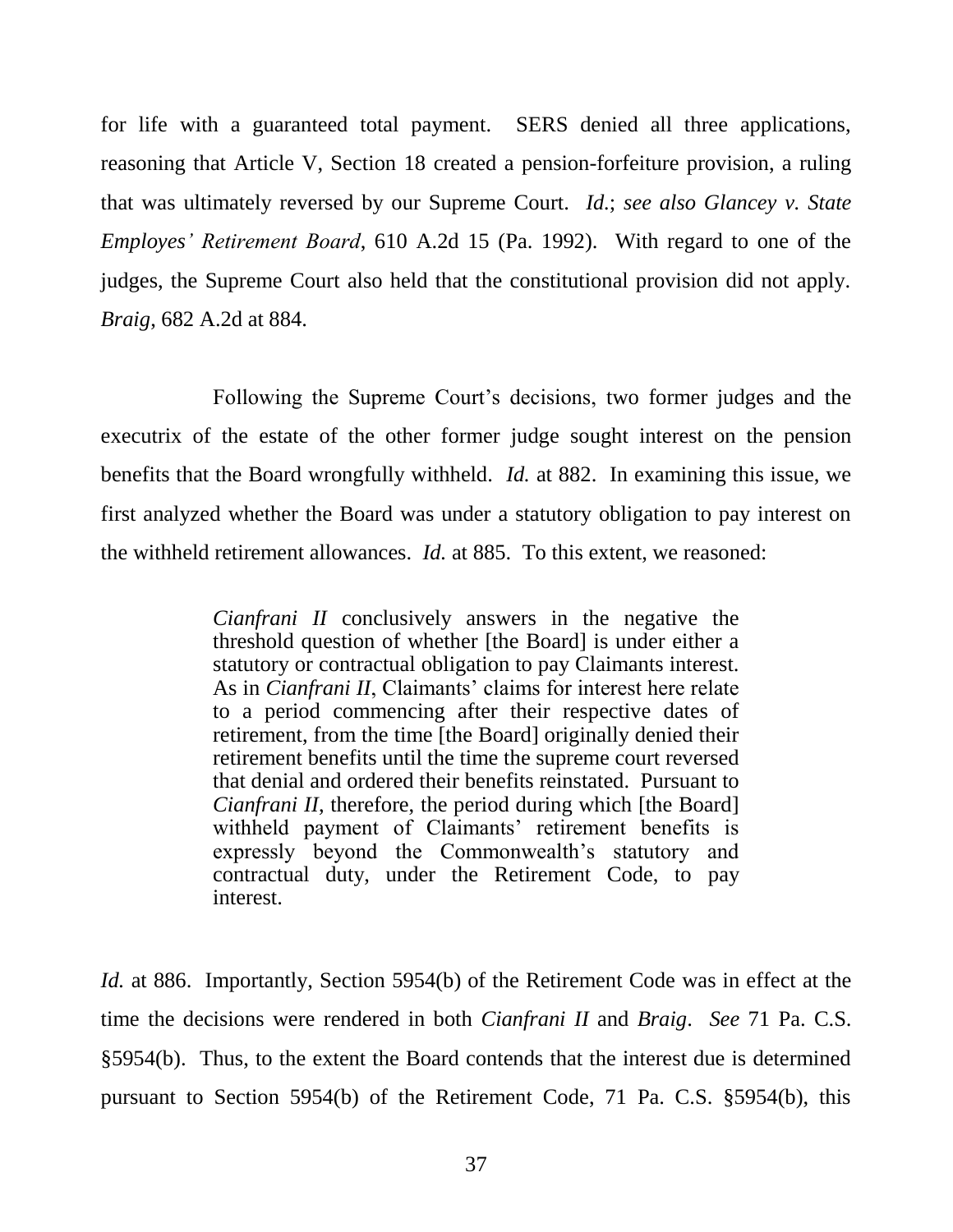argument is contradicted by well-established precedent conclusively determining that there exists no statutory authority under the Retirement Code for the imposition of interest under these facts.

## *2. Common-Law Interest*

Finally, our inquiry turns to whether the Sanduskys are owed interest under the common law pursuant to which "interest is as much a part of the substantive debt as principal…. [because] it is impliedly payable as compensation to a creditor for delay of payment by the debtor whenever a liquidated, or fixed, sum of money is unjustly withheld." *Braig*, 682 A.2d at 886. In order for interest to run, two conditions must be satisfied: (1) the debt must have been liquidated with some degree of certainty; and (2) the duty to pay it must have become fixed. *Id.* When these pre-requisites are satisfied, "any failure of the debtor to timely discharge the principal of the debt at the time fixed for payment will be considered a wrongful withholding of the sum due, warranting an award of interest at the legal rate from the date the money was due and payable." *Id.* at 886–87.

The Board concedes that at the time it withheld the subject pension benefits, the debt was liquidated with a degree of certainty. Regardless, it contends that the second condition was not satisfied because the duty to pay the debt, if any, does not become fixed until the Board's order is reversed, and it cites *Cianfrani II* in support of its position.

As explained above, *Cianfrani II* concluded that there existed no right to statutory interest. 479 A.2d at 472. However, the Court then continued to determine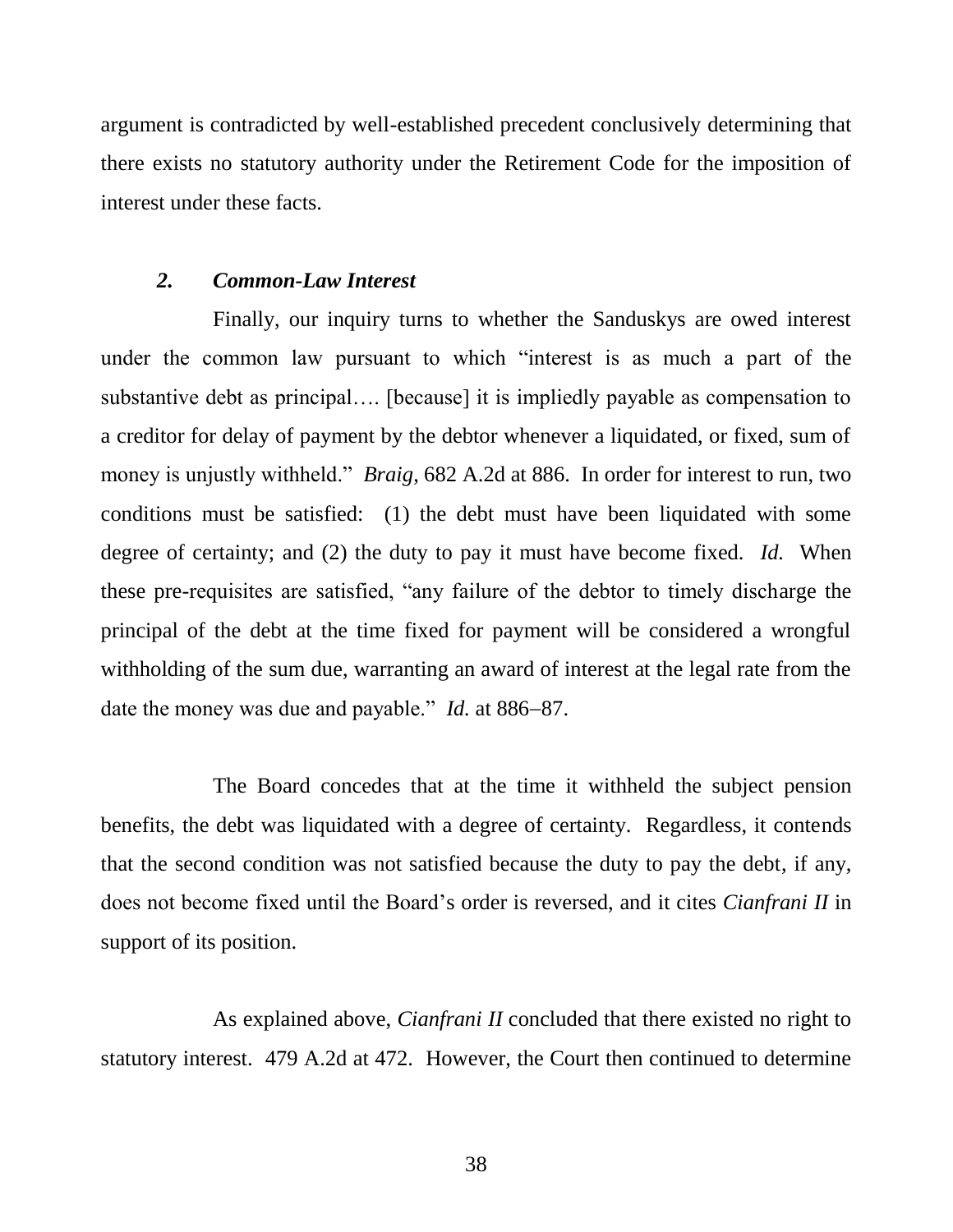whether a common-law right to interest existed. *Id.* at 470–72. Specifically, the Supreme Court held that interest was properly withheld, explaining:

> [B]ecause the Board action arose from compliance with the legislative mandate of Act 140 and its apparent applicability to Cianfrani and others similarly situated, the interest claim cannot be said to arise from any wrongful delay in payment of a sum owed Cianfrani or from any position of *enforceable* liability in the Board. The Board action was neither wrongful at the outset, nor in retrospect.

*Id.* at  $471 - 72$ .

Twelve years after *Cianfrani II* was issued, we further explored the application of common-law interest to purported pension forfeitures in *Braig*, where we distinguished the facts of that case from *Cianfrani II*, reasoning that interest payments were appropriate in the latter because:

> At the time Claimants here requested, and SERB denied, their retirement benefits, however, there was no statute in existence which mandated or affirmatively required such denial. In fact, just the opposite, there was a statute in existence, i.e. the Retirement Code, which affirmatively required SERB to *grant* Claimants' retirement and pension benefits; as recognized by the supreme court in *Glancey,* no then-existing statute or law contained a contrary mandate. Thus, SERB's action in withholding Claimants' retirement and pension benefits was *not,* as in *Cianfrani II,* then lawful or affirmatively required by the legislative mandate of Article V, Section 16(b) of the Pennsylvania Constitution.

*Braig*, 682 A.2d at 888 (internal footnotes omitted). As such, we awarded the former judges interest at the legal rate from the date the money was due and payable. *See*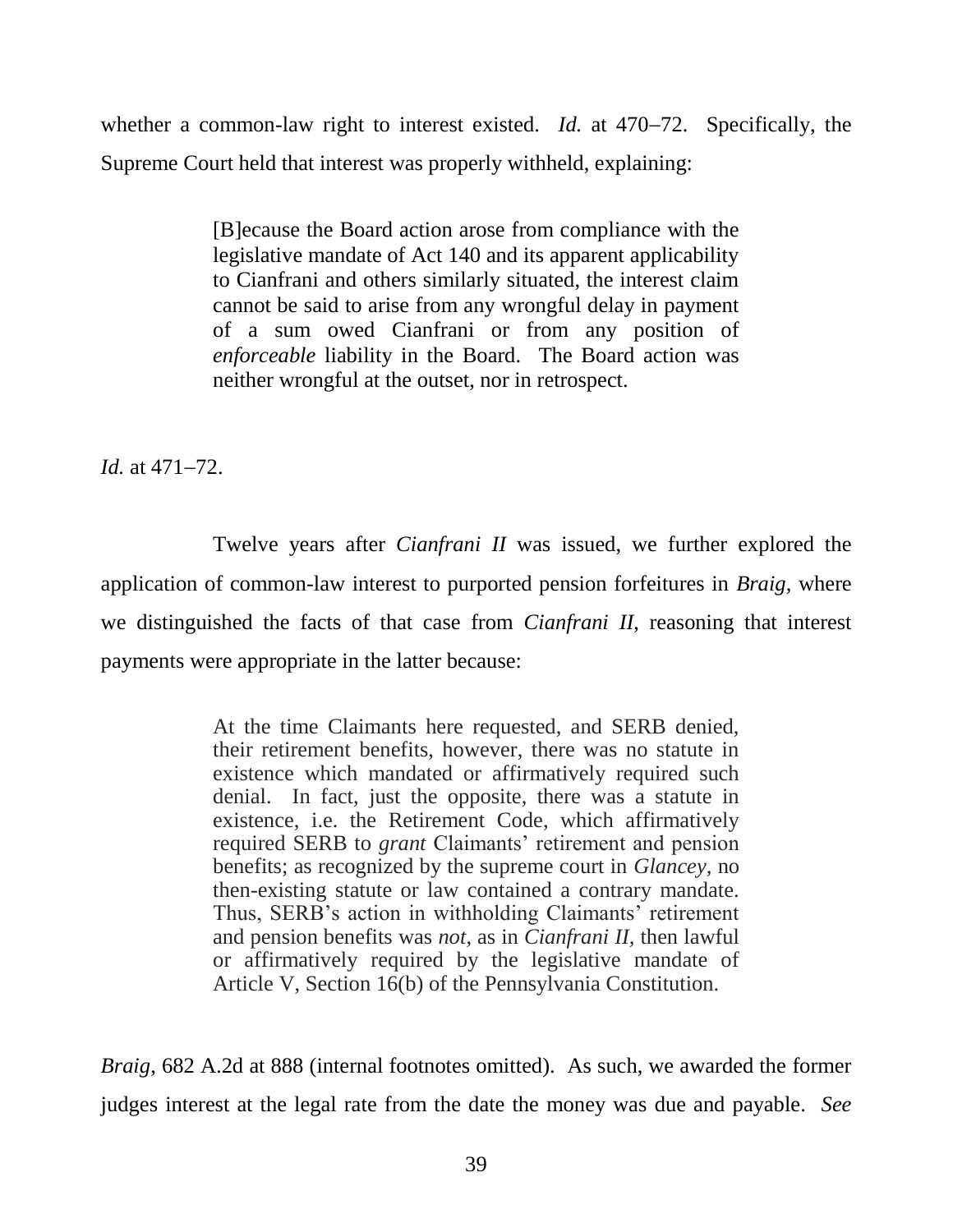Act of January 30, 1974, P.L. 13, 41 P.S. §202 ("Reference in any law or document enacted or executed heretofore or hereafter to 'legal rate of interest' and reference in any document to an obligation to pay a sum of money 'with interest' without specification of the applicable rate shall be construed to refer to the rate of interest of six per cent per annum.").

As in *Braig*, here, there exists no statute which affirmatively required the Board to deny the Sanduskys' withheld retirement allowances. Indeed, the Retirement Code affirmatively required the Board to *grant* the pension benefits. Simply stated, "in *Cianfrani II*, [the Board] complied with the law; here, [the Board] ignored the law." *Braig*, 682 A.2d at 888 n.16. Because the pension benefits constitute liquidated and enforceable debts, the Board's failure to pay those debts when they became due constitutes a wrongful withholding under the common law. *Id.* at 888. Therefore, the Board is obligated to pay interest at the legal rate of six percent (6%) per annum as damages for delay in discharging its debt. *Id.*

Accordingly, because the Board had no reasonable basis whatsoever to find that Mr. Sandusky was an employee of PSU when the underlying actions occurred, we reverse the Board's order, reinstate the pension benefits, and remand this case to the Board for a determination of the legal rate of interest due and owing in accordance with this decision and pay all amounts due.

## DAN PELLEGRINI, President Judge

Judge Cohn Jubelirer did not participate in the decision in this case.